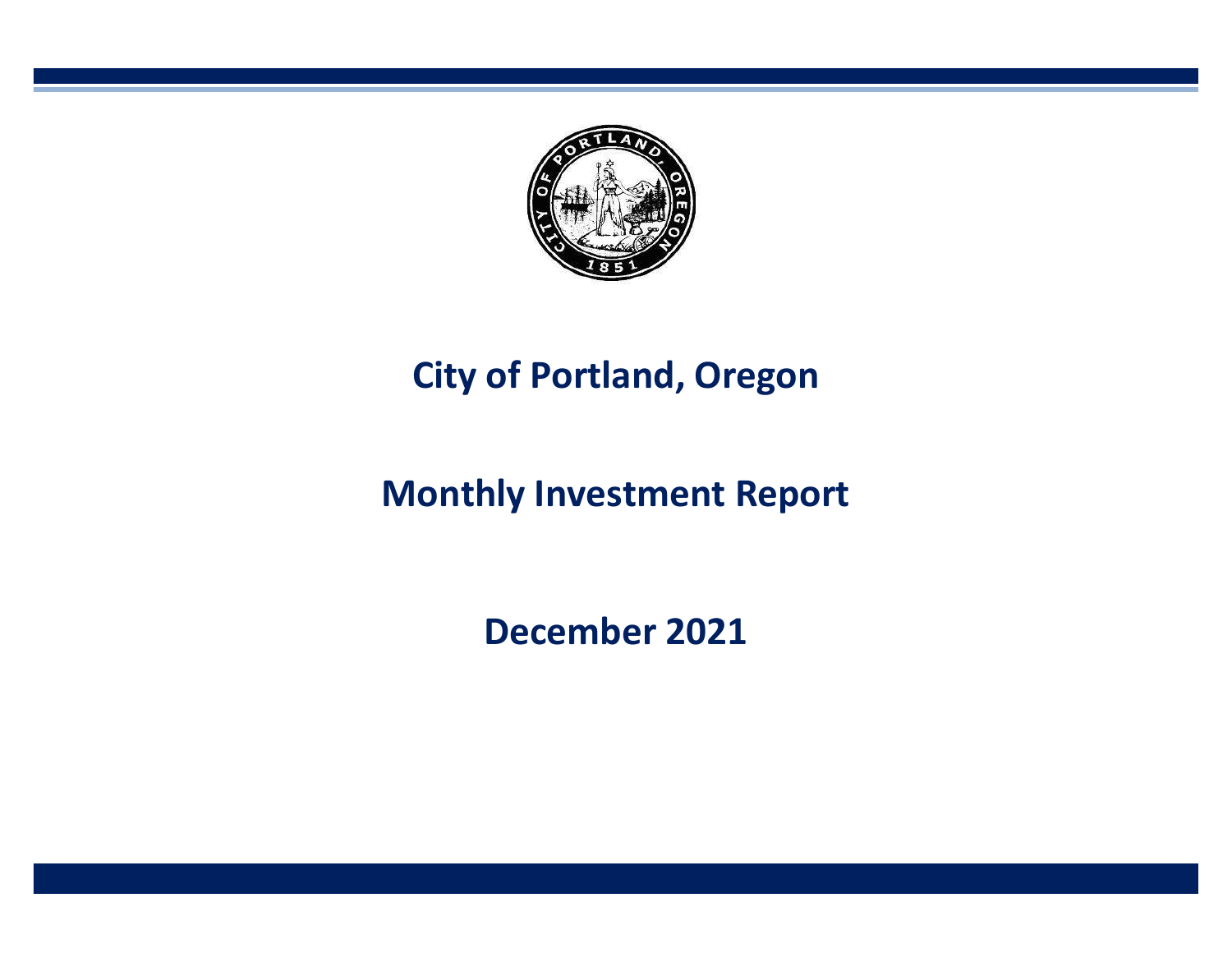#### **Portfolio Summary**

#### **City of Portland**

#### **12/31/2021**

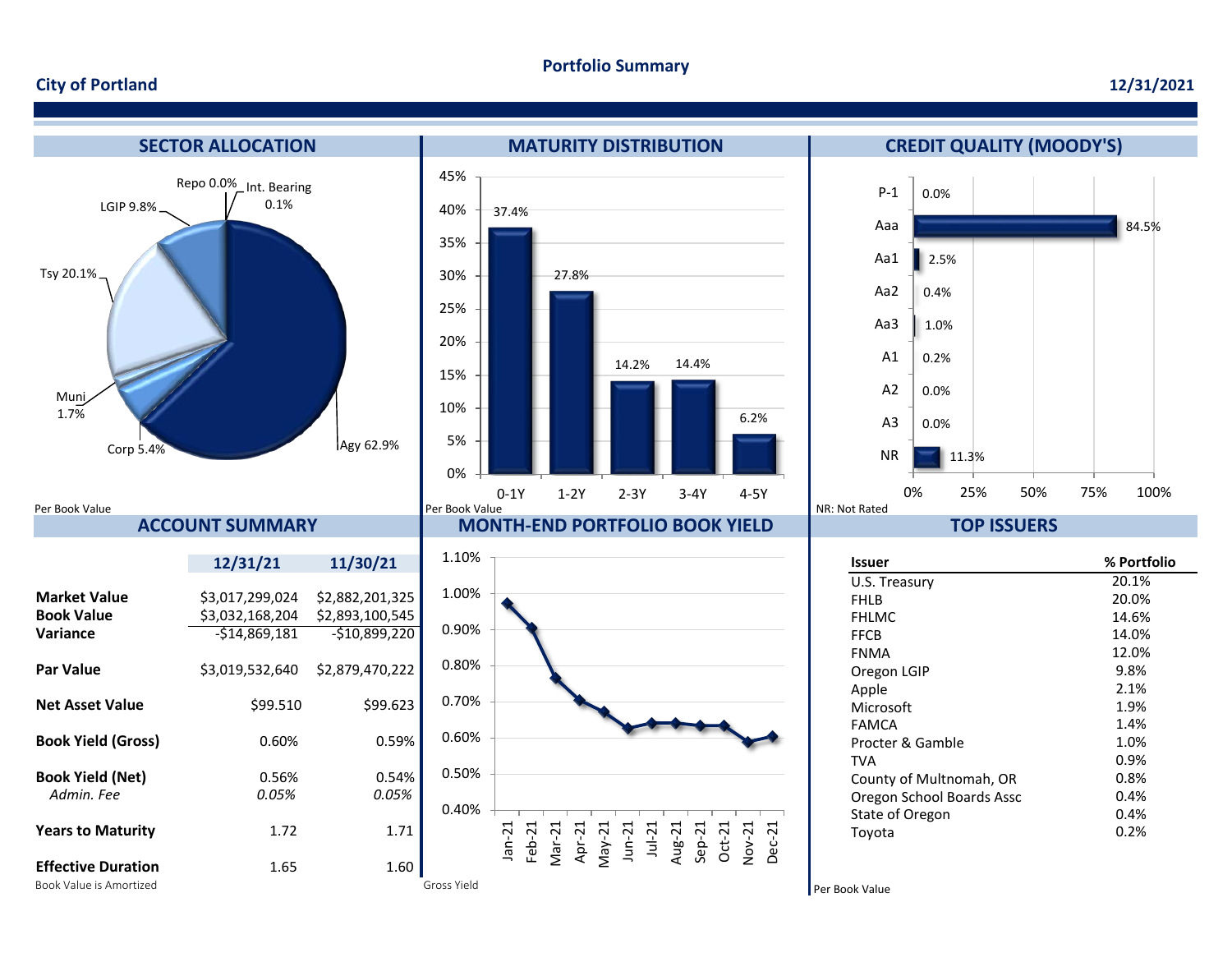## **City of Portland Portfolio Management December 31, 2021 Portfolio Summary**

|                                                           | Par                      | <b>Market</b>              | <b>Book</b>      | $%$ of    | Days to         | <b>YTM</b> |  |
|-----------------------------------------------------------|--------------------------|----------------------------|------------------|-----------|-----------------|------------|--|
| <b>Investments</b>                                        | Value                    | Value                      | Value            | Portfolio | <b>Maturity</b> | 365 Equiv. |  |
| <b>MMF Savings Account</b>                                | 2,019,841.74             | 2,019,841.74               | 2,019,841.74     | 0.07      | $\overline{1}$  | 0.155      |  |
| Oregon LGIP                                               | 298,511,798.74           | 298,511,798.74             | 298,511,798.74   | 9.84      |                 | 0.450      |  |
| <b>Corporate Notes</b>                                    | 158,127,000.00           | 158,895,375.01             | 158,407,371.99   | 5.22      | 140             | 2.004      |  |
| Federal Agency Coupon                                     | 1,726,431,000.00         | 1,718,489,819.30           | 1,731,646,075.70 | 57.11     | 865             | 0.604      |  |
| <b>Treasury Coupon</b>                                    | 535,000,000.00           | 538,911,500.00             | 540,748,551.33   | 17.83     | 490             | 0.320      |  |
| <b>Municipal Bonds</b>                                    | 49,595,000.00            | 50,192,604.80              | 50,962,678.89    | 1.68      | 1,072           | 0.597      |  |
| Treasury & Agency Variable                                | 245,150,000.00           | 245,577,970.00             | 245, 172, 571.52 | 8.09      | 248             | 0.520      |  |
| Corporate Variable                                        | 4,698,000.00             | 4,700,114.10               | 4,699,314.31     | 0.15      | 39              | 0.658      |  |
|                                                           | 3,019,532,640.48         | 3,017,299,023.69           | 3,032,168,204.22 | 100.00%   | 627             | 0.605      |  |
| <b>Investments</b>                                        |                          |                            |                  |           |                 |            |  |
| Cash                                                      |                          |                            |                  |           |                 |            |  |
| Passbook/Checking<br>(not included in yield calculations) | 58,715,731.47            | 58,715,731.47              | 58,715,731.47    |           | $\overline{1}$  | 0.102      |  |
| <b>Total Cash and Investments</b>                         | 3,078,248,371.95         | 3,076,014,755.16           | 3,090,883,935.69 |           | 627             | 0.605      |  |
|                                                           |                          |                            |                  |           |                 |            |  |
| <b>Total Earnings</b>                                     | December 31 Month Ending | <b>Fiscal Year To Date</b> |                  |           |                 |            |  |
| <b>Current Year</b>                                       | 1,466,069.42             |                            | 7,837,596.00     |           |                 |            |  |
| <b>Average Daily Balance</b>                              | 3,088,974,696.89         |                            | 2,694,230,911.96 |           |                 |            |  |
| <b>Effective Rate of Return</b>                           | 0.56%                    |                            | 0.58%            |           |                 |            |  |
|                                                           |                          |                            |                  |           |                 |            |  |

Brigid O'Callahan, Treasurer

**Reporting period 12/01/2021-12/31/2021**

\_\_\_\_\_\_\_\_\_\_\_\_\_\_\_\_\_\_\_\_\_\_\_\_\_\_\_\_\_\_\_\_\_\_\_\_\_\_\_\_\_\_\_\_\_\_\_\_\_\_ \_\_\_\_\_\_\_\_\_\_\_\_\_\_\_\_\_\_\_\_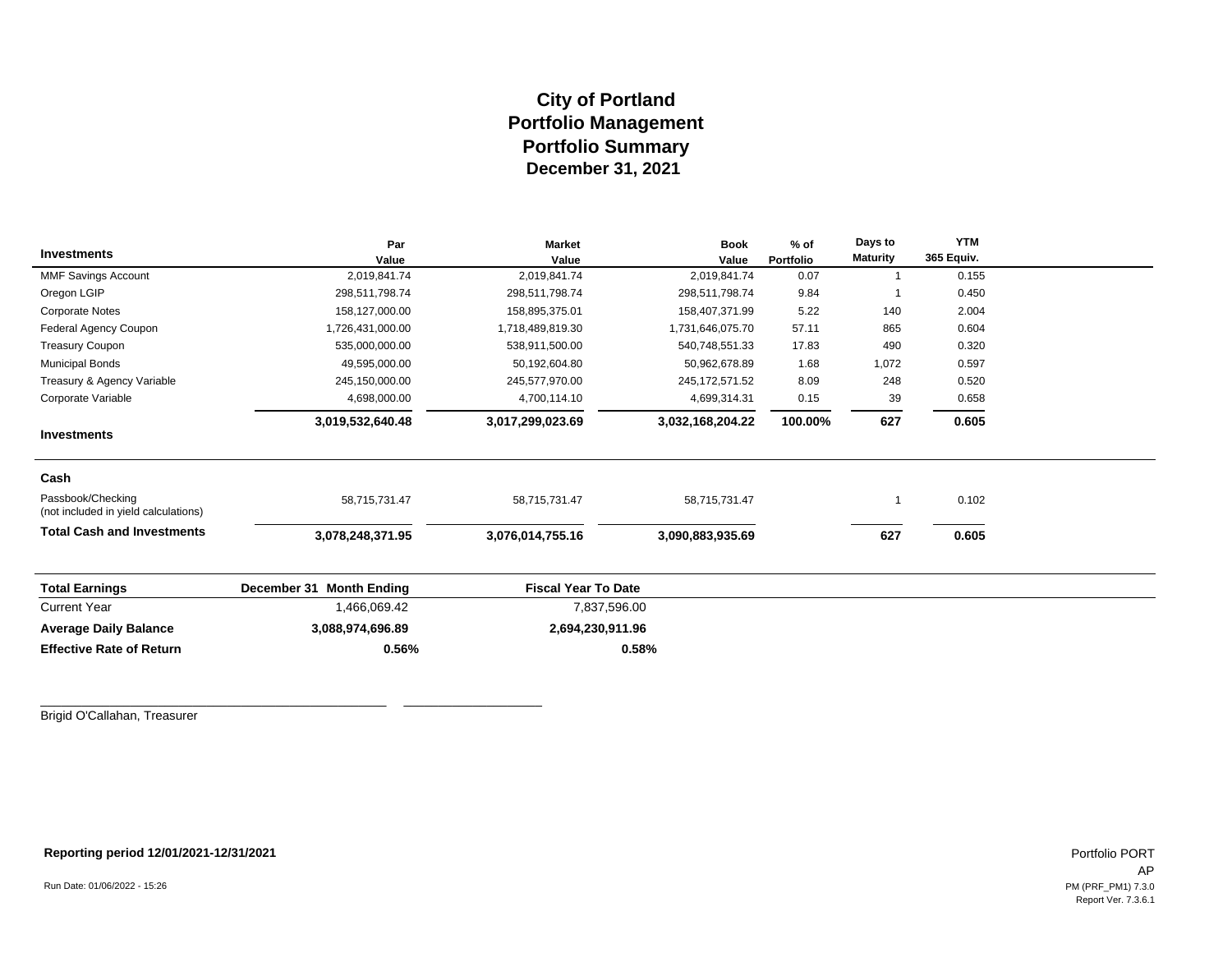| <b>CUSIP</b>               | Investment# | Issuer                       | Average<br><b>Balance</b> | <b>Purchase</b><br><b>Date</b> | Par Value      | <b>Market Value</b> | <b>Book Value</b> | <b>Stated</b><br>Rate | <b>YTM</b><br>365 Moody's | S&P | <b>Maturity</b><br>Date |
|----------------------------|-------------|------------------------------|---------------------------|--------------------------------|----------------|---------------------|-------------------|-----------------------|---------------------------|-----|-------------------------|
| <b>MMF Savings Account</b> |             |                              |                           |                                |                |                     |                   |                       |                           |     |                         |
| SYS1223                    | 1223        | <b>Advantis CU</b>           |                           |                                | 249,815.79     | 249,815.79          | 249,815.79        | 0.350                 | 0.350                     |     |                         |
| SYS1221                    | 1221        | <b>Beneficial State Bank</b> |                           |                                | 253,107.58     | 253,107.58          | 253,107.58        | 0.150                 | 0.150                     |     |                         |
| SYS1222                    | 1222        | <b>Beneficial State Bank</b> |                           |                                | 247,915.16     | 247,915.16          | 247,915.16        | 0.150                 | 0.150                     |     |                         |
| SYS1220                    | 1220        | Columbia Bank                |                           |                                | 246,882.47     | 246,882.47          | 246,882.47        | 0.050                 | 0.050                     |     |                         |
| SYS1218                    | 1218        | The Commerce Bank            |                           |                                | 251,478.19     | 251,478.19          | 251,478.19        | 0.050                 | 0.050                     |     |                         |
| SYS1219                    | 1219        | <b>OnPoint Community CU</b>  |                           |                                | 251,824.78     | 251,824.78          | 251,824.78        | 0.250                 | 0.250                     |     |                         |
| SYS1216                    | 1216        | Umpqua Bank                  |                           |                                | 246,953.80     | 246,953.80          | 246,953.80        | 0.150                 | 0.150                     |     |                         |
| SYS1217                    | 1217        | Unitus Community CU          |                           |                                | 252,600.04     | 252,600.04          | 252,600.04        | 0.100                 | 0.100                     |     |                         |
| SYS1269                    | 1269        | US Bancorp                   |                           |                                | 19,263.93      | 19,263.93           | 19,263.93         | 0.010                 | 0.010                     |     |                         |
| SYS1224                    | 1224        | Willamette Community Bank    |                           |                                | 0.00           | 0.00                | 0.00              | 0.600                 | 0.600                     |     |                         |
|                            |             | <b>Subtotal and Average</b>  | 2,019,736.66              |                                | 2,019,841.74   | 2,019,841.74        | 2,019,841.74      |                       | 0.155                     |     |                         |
| <b>Oregon LGIP</b>         |             |                              |                           |                                |                |                     |                   |                       |                           |     |                         |
| <b>CITY</b>                | 1214        | Oregon LGIP                  |                           |                                | 298,190,739.16 | 298,190,739.16      | 298,190,739.16    | 0.450                 | 0.450                     |     |                         |
| <b>SPEC PROJ</b>           | 1215        | Oregon LGIP                  |                           |                                | 321,059.58     | 321,059.58          | 321,059.58        | 0.450                 | 0.450                     |     |                         |
|                            |             | <b>Subtotal and Average</b>  | 410,592,677.16            |                                | 298,511,798.74 | 298,511,798.74      | 298,511,798.74    |                       | 0.450                     |     |                         |
| <b>Corporate Notes</b>     |             |                              |                           |                                |                |                     |                   |                       |                           |     |                         |
| 037833CM0                  | 1079        | Apple                        |                           | 05/16/2019                     | 21,000,000.00  | 21,006,720.00       | 21,000,673.79     | 2.500                 | 2.468<br>Aa1              |     | AA+ 02/09/2022          |
| 037833CQ1                  | 1080        | Apple                        |                           | 05/09/2019                     | 5,950,000.00   | 5,980,345.00        | 5,945,460.51      | 2.300                 | 2.521<br>Aa1              |     | AA+ 05/11/2022          |
| 037833BF6                  | 1081        | Apple                        |                           | 05/16/2019                     | 3,000,000.00   | 3,025,620.00        | 3,002,298.05      | 2.700                 | 2.482<br>Aa1              |     | AA+ 05/13/2022          |
| 037833BF6                  | 1082        | Apple                        |                           | 03/13/2020                     | 10,000,000.00  | 10,085,400.00       | 10,057,216.92     | 2.700                 | 1.116<br>Aa1              |     | AA+ 05/13/2022          |
| 037833DL1                  | 1083        | Apple                        |                           | 09/11/2019                     | 5,000,000.00   | 5,050,350.00        | 4,999,803.24      | 1.700                 | 1.706<br>Aa1              |     | AA+ 09/11/2022          |
| 037833DV9                  | 1084        | Apple                        |                           | 05/11/2020                     | 10,000,000.00  | 10,027,300.00       | 9.987.659.26      | 0.750                 | 0.842<br>Aa1              |     | AA+ 05/11/2023          |
| 037833AK6                  | 1286        | Apple                        |                           | 05/17/2021                     | 4,724,000.00   | 4,836,667.40        | 4,858,005.69      | 2.400                 | 0.274<br>Aa1              |     | AA+ 05/03/2023          |
| 19416QEC0                  | 1285        | Colgate-Palmolive            |                           | 05/14/2021                     | 1,500,000.00   | 1,528,260.00        | 1,536,336.07      | 2.100                 | 0.277<br>Aa3              |     | AA- 05/01/2023          |
| 478160CD4                  | 1087        | Johnson & Johnson            |                           | 08/28/2019                     | 3,500,000.00   | 3,505,950.00        | 3,503,517.56      | 2.250                 | 1.652<br>Aaa              |     | AAA 03/03/2022          |
| 594918BW3                  | 1088        | Microsoft                    |                           | 06/05/2019                     | 7,000,000.00   | 7,000,840.00        | 7,001,733.61      | 2.400                 | 2.136<br>Aaa              |     | AAA 02/06/2022          |
| 594918BW3                  | 1089        | Microsoft                    |                           | 05/24/2019                     | 12,081,000.00  | 12,082,449.72       | 12,080,986.95     | 2.400                 | 2.400<br>Aaa              |     | AAA 02/06/2022          |
| 594918BW3                  | 1090        | Microsoft                    |                           | 05/10/2019                     | 10,000,000.00  | 10,001,200.00       | 9,999,815.42      | 2.400                 | 2.419<br>Aaa              |     | AAA 02/06/2022          |
| 594918BA1                  | 1091        | Microsoft                    |                           | 05/15/2019                     | 3,575,000.00   | 3,576,465.75        | 3,574,899.02      | 2.375                 | 2.400<br>Aaa              |     | AAA 02/12/2022          |
| 594918BA1                  | 1092        | Microsoft                    |                           | 03/24/2020                     | 1,500,000.00   | 1,500,615.00        | 1,500,055.33      | 2.375                 | 2.341<br>Aaa              |     | AAA 02/12/2022          |
| 594918BA1                  | 1093        | Microsoft                    |                           | 06/05/2019                     | 10,224,000.00  | 10,228,191.84       | 10,226,661.62     | 2.375                 | 2.138<br>Aaa              |     | AAA 02/12/2022          |
| 594918BA1                  | 1094        | Microsoft                    |                           | 05/15/2019                     | 14,000,000.00  | 14,005,740.00       | 13,999,606.16     | 2.375                 | 2.400<br>Aaa              |     | AAA 02/12/2022          |
| 742718DY2                  | 1099        | Procter & Gamble             |                           | 05/02/2019                     | 10,000,000.00  | 10,019,000.00       | 9,998,778.17      | 2.300                 | 2.430<br>Aa3              |     | AA- 02/06/2022          |

Portfolio PORT AP Run Date: 01/06/2022 - 15:26 PM (PRF\_PM2) 7.3.0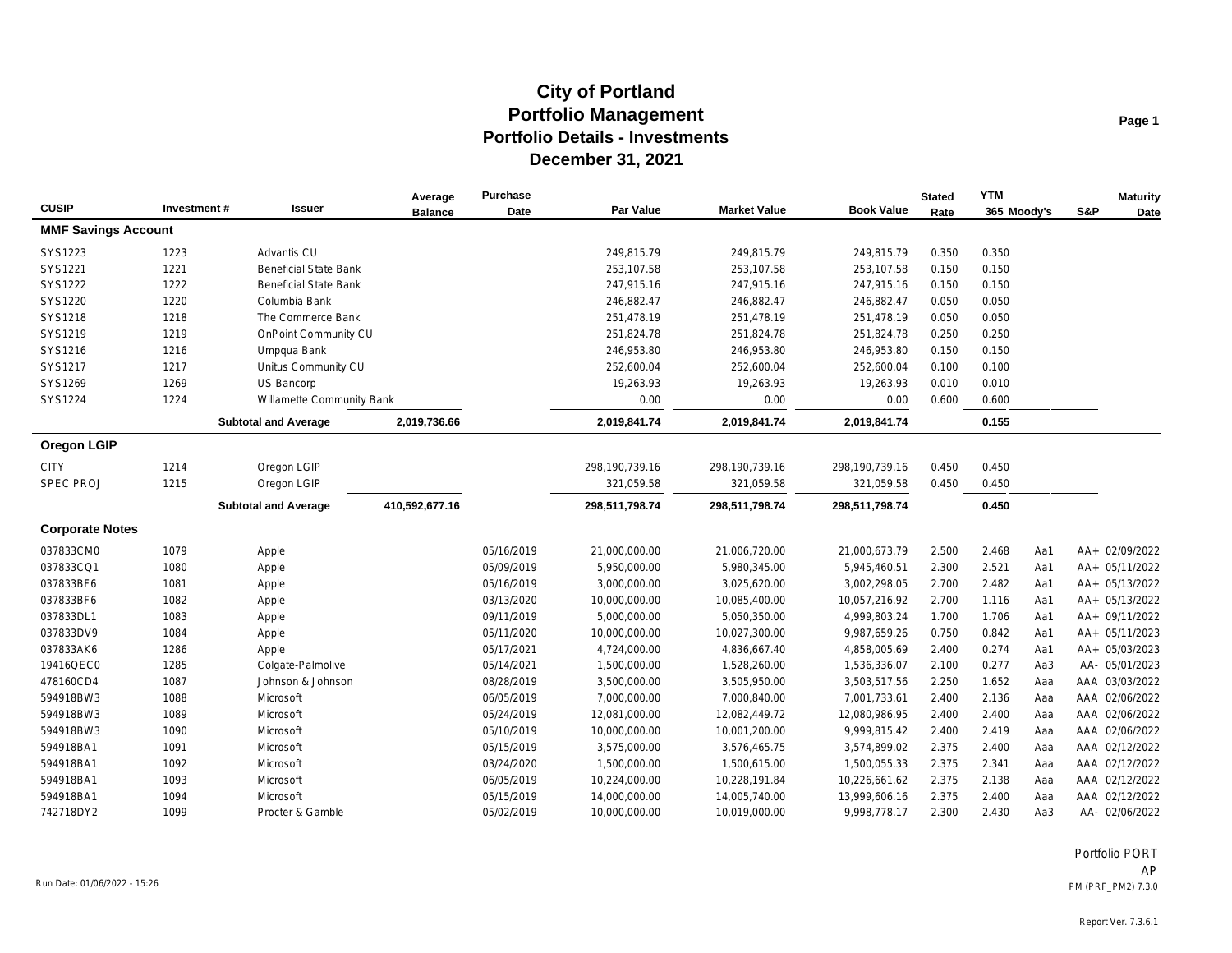| <b>CUSIP</b>                 | Investment# | <b>Issuer</b>               | Average<br><b>Balance</b> | Purchase<br>Date | Par Value      | <b>Market Value</b> | <b>Book Value</b> | <b>Stated</b><br>Rate | <b>YTM</b><br>365 Moody's |     | S&P | <b>Maturity</b><br>Date |
|------------------------------|-------------|-----------------------------|---------------------------|------------------|----------------|---------------------|-------------------|-----------------------|---------------------------|-----|-----|-------------------------|
| <b>Corporate Notes</b>       |             |                             |                           |                  |                |                     |                   |                       |                           |     |     |                         |
| 742718EU9                    | 1100        | Procter & Gamble            |                           | 10/11/2019       | 10,779,000.00  | 10,898,646.90       | 10,813,402.80     | 2.150                 | 1.613                     | Aa3 |     | AA- 08/11/2022          |
| 742718EU9                    | 1101        | Procter & Gamble            |                           | 08/30/2019       | 9,294,000.00   | 9,397,163.40        | 9,320,690.69      | 2.150                 | 1.666                     | Aa3 |     | AA- 08/11/2022          |
| 89236TGW9                    | 1027        | Toyota                      |                           | 04/01/2020       | 5,000,000.00   | 5,138,450.00        | 4,999,771.13      | 2.900                 | 2.904                     | A1  |     | A+ 03/30/2023           |
|                              |             | <b>Subtotal and Average</b> | 158,810,725.05            |                  | 158,127,000.00 | 158,895,375.01      | 158,407,371.99    |                       | 2.004                     |     |     |                         |
| <b>Federal Agency Coupon</b> |             |                             |                           |                  |                |                     |                   |                       |                           |     |     |                         |
| 31422B3S7                    | 1117        | <b>FAMCA</b>                |                           | 12/01/2020       | 15,000,000.00  | 14,660,100.00       | 15,000,000.00     | 0.520                 | 0.520                     |     |     | 09/29/2025              |
| 31422XRE4                    | 1346        | <b>FAMCA</b>                |                           | 12/14/2021       | 25,000,000.00  | 25,001,500.00       | 25,000,000.00     | 0.500                 | 0.539                     |     |     | 03/31/2023              |
| 3133EJTB5                    | 1022        | <b>FFCB</b>                 |                           | 07/17/2018       | 11,396,000.00  | 11,491,840.36       | 11,394,697.50     | 2.800                 | 2.838                     | Aaa |     | AA+ 04/27/2022          |
| 3133EJTB5                    | 1023        | <b>FFCB</b>                 |                           | 07/17/2018       | 4,000,000.00   | 4,033,640.00        | 3,999,546.24      | 2.800                 | 2.838                     | Aaa |     | AA+ 04/27/2022          |
| 3133EMGP1                    | 1024        | <b>FFCB</b>                 |                           | 11/19/2020       | 25,000,000.00  | 24,999,250.00       | 24,997,988.83     | 0.150                 | 0.171                     | Aaa |     | AA+ 05/16/2022          |
| 3133ELJN5                    | 1025        | <b>FFCB</b>                 |                           | 01/24/2020       | 1,785,000.00   | 1,785,910.35        | 1,784,683.49      | 1.640                 | 1.657                     | Aaa |     | AA+ 01/24/2023          |
| 3133ELVX9                    | 1026        | <b>FFCB</b>                 |                           | 04/08/2020       | 5,000,000.00   | 4,994,200.00        | 5,000,000.00      | 0.875                 | 0.875                     | Aaa |     | AA+ 04/08/2024          |
| 3133EMER9                    | 1030        | <b>FFCB</b>                 |                           | 11/20/2020       | 22,880,000.00  | 22,492,641.60       | 22,863,208.18     | 0.470                 | 0.494                     | Aaa |     | AA+ 01/27/2025          |
| 3133EL2A1                    | 1033        | <b>FFCB</b>                 |                           | 07/28/2020       | 10,000,000.00  | 9,858,100.00        | 9,992,141.67      | 0.400                 | 0.426                     | Aaa |     | AA+ 01/28/2025          |
| 3133EL3Y8                    | 1036        | <b>FFCB</b>                 |                           | 08/13/2020       | 5,000,000.00   | 4,848,850.00        | 5,000,000.00      | 0.670                 | 0.670                     | Aaa |     | AA+ 08/13/2026          |
| 3133EMPH9                    | 1237        | <b>FFCB</b>                 |                           | 02/03/2021       | 9,000,000.00   | 8,970,300.00        | 8,997,256.00      | 0.125                 | 0.153                     | Aaa |     | AA+ 02/03/2023          |
| 3133EMPH9                    | 1238        | <b>FFCB</b>                 |                           | 02/03/2021       | 24,000,000.00  | 23,920,800.00       | 23,992,682.67     | 0.125                 | 0.153                     | Aaa |     | AA+ 02/03/2023          |
| 3133EKNR3                    | 1241        | <b>FFCB</b>                 |                           | 02/23/2021       | 5,000,000.00   | 5,043,150.00        | 5,043,947.83      | 2.200                 | 0.116                     | Aaa |     | AA+ 06/03/2022          |
| 3133EKZY5                    | 1247        | <b>FFCB</b>                 |                           | 03/01/2021       | 3,294,000.00   | 3,313,006.38        | 3,313,674.96      | 1.550                 | 0.115                     | Aaa |     | AA+ 06/01/2022          |
| 3133ELE75                    | 1250        | <b>FFCB</b>                 |                           | 03/01/2021       | 3,785,000.00   | 3,785,567.75        | 3,787,140.99      | 0.250                 | 0.115                     | Aaa |     | AA+ 06/02/2022          |
| 3133EMWH1                    | 1275        | <b>FFCB</b>                 |                           | 04/22/2021       | 20,000,000.00  | 19,672,800.00       | 19,991,730.37     | 0.710                 | 0.723                     | Aaa |     | AA+ 04/21/2025          |
| 3133EMYX4                    | 1281        | <b>FFCB</b>                 |                           | 05/10/2021       | 2,500,000.00   | 2,485,050.00        | 2,497,826.67      | 0.125                 | 0.189                     | Aaa |     | AA+ 05/10/2023          |
| 3133EMYX4                    | 1283        | <b>FFCB</b>                 |                           | 05/10/2021       | 15,000,000.00  | 14,910,300.00       | 14,986,960.00     | 0.125                 | 0.189                     | Aaa |     | AA+ 05/10/2023          |
| 3133EMT28                    | 1312        | <b>FFCB</b>                 |                           | 07/19/2021       | 10,000,000.00  | 9,765,500.00        | 10,000,000.00     | 1.190                 | 1.190                     | Aaa |     | AA+ 07/19/2028          |
| 3133ENEJ5                    | 1333        | <b>FFCB</b>                 |                           | 11/18/2021       | 10,000,000.00  | 9,977,600.00        | 9,988,957.87      | 0.875                 | 0.914                     | Aaa |     | AA+ 11/18/2024          |
| 3133ENGF1                    | 1338        | <b>FFCB</b>                 |                           | 12/03/2021       | 15,000,000.00  | 14,937,150.00       | 14,979,098.19     | 0.500                 | 0.573                     | Aaa |     | AA+ 12/01/2023          |
| 3133ENDK3                    | 1344        | <b>FFCB</b>                 |                           | 12/08/2021       | 30,000,000.00  | 29,903,400.00       | 29,907,370.55     | 0.350                 | 0.566                     | Aaa |     | AA+ 06/08/2023          |
| 3133ENDK3                    | 1345        | <b>FFCB</b>                 |                           | 12/08/2021       | 30,000,000.00  | 29,903,400.00       | 29,911,535.56     | 0.350                 | 0.556                     | Aaa |     | AA+ 06/08/2023          |
| 3130AJPU7                    | 1044        | <b>FHLB</b>                 |                           | 06/12/2020       | 25,000,000.00  | 25,012,750.00       | 24,999,251.76     | 0.250                 | 0.257                     | Aaa |     | AA+ 06/03/2022          |
| 3130AEBM1                    | 1045        | <b>FHLB</b>                 |                           | 07/16/2018       | 10,865,000.00  | 10,989,186.95       | 10,862,354.56     | 2.750                 | 2.807                     | Aaa |     | AA+ 06/10/2022          |
| 313379Q69                    | 1047        | <b>FHLB</b>                 |                           | 07/03/2019       | 10,000,000.00  | 10,082,400.00       | 10,012,098.74     | 2.125                 | 1.842                     | Aaa |     | AA+ 06/10/2022          |
| 3130AJY52                    | 1048        | <b>FHLB</b>                 |                           | 08/14/2020       | 5,000,000.00   | 4,995,900.00        | 4,997,029.74      | 0.125                 | 0.222                     | Aaa |     | AA+ 08/12/2022          |
| 3130AJY52                    | 1049        | <b>FHLB</b>                 |                           | 08/14/2020       | 5,000,000.00   | 4,995,900.00        | 4,997,029.74      | 0.125                 | 0.222                     | Aaa |     | AA+ 08/12/2022          |
| 313380GJ0                    | 1050        | <b>FHLB</b>                 |                           | 10/21/2020       | 8,700,000.00   | 8,804,487.00        | 8,809,121.10      | 2.000                 | 0.175                     | Aaa |     | AA+ 09/09/2022          |

Portfolio PORT AP Run Date: 01/06/2022 - 15:26 PM (PRF\_PM2) 7.3.0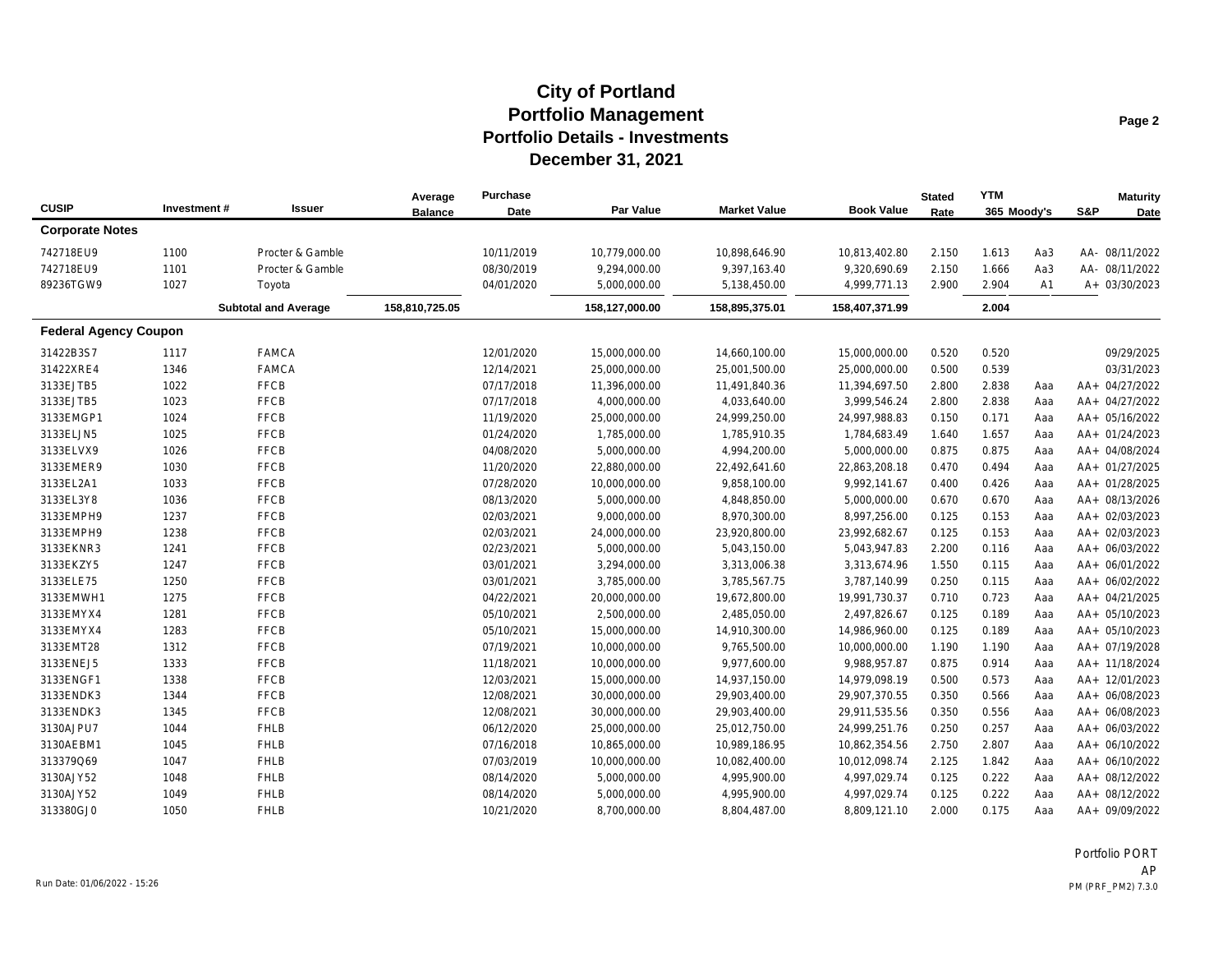|                              |             |             | Average        | Purchase   |               |                     |                   | <b>Stated</b> | <b>YTM</b>  |     |     | <b>Maturity</b> |
|------------------------------|-------------|-------------|----------------|------------|---------------|---------------------|-------------------|---------------|-------------|-----|-----|-----------------|
| <b>CUSIP</b>                 | Investment# | Issuer      | <b>Balance</b> | Date       | Par Value     | <b>Market Value</b> | <b>Book Value</b> | Rate          | 365 Moody's |     | S&P | Date            |
| <b>Federal Agency Coupon</b> |             |             |                |            |               |                     |                   |               |             |     |     |                 |
| 3130AJ7E3                    | 1051        | <b>FHLB</b> |                | 02/21/2020 | 5,000,000.00  | 5,053,350.00        | 4,996,528.62      | 1.375         | 1.438       | Aaa |     | AA+ 02/17/2023  |
| 3130AJ7E3                    | 1052        | <b>FHLB</b> |                | 02/21/2020 | 2,000,000.00  | 2,021,340.00        | 1,998,611.45      | 1.375         | 1.438       | Aaa |     | AA+ 02/17/2023  |
| 3130AFW94                    | 1053        | <b>FHLB</b> |                | 02/15/2019 | 10,000,000.00 | 10,359,400.00       | 9,984,997.33      | 2.500         | 2.576       | Aaa |     | AA+ 02/13/2024  |
| 3130AFW94                    | 1054        | <b>FHLB</b> |                | 02/15/2019 | 5,000,000.00  | 5,179,700.00        | 4,992,498.67      | 2.500         | 2.576       | Aaa |     | AA+ 02/13/2024  |
| 3130A2UW4                    | 1055        | <b>FHLB</b> |                | 11/24/2020 | 6,600,000.00  | 6,935,676.00        | 7,049,720.05      | 2.875         | 0.333       | Aaa |     | AA+ 09/13/2024  |
| 3130AJHU6                    | 1056        | <b>FHLB</b> |                | 04/16/2020 | 10,000,000.00 | 9,825,200.00        | 9,967,365.52      | 0.500         | 0.601       | Aaa |     | AA+ 04/14/2025  |
| 3130AJ4B2                    | 1057        | <b>FHLB</b> |                | 04/16/2020 | 12,265,000.00 | 12,415,982.15       | 12,654,632.85     | 1.625         | 0.991       | Aaa |     | AA+ 03/12/2027  |
| 313379Q69                    | 1240        | <b>FHLB</b> |                | 02/22/2021 | 4,250,000.00  | 4,285,020.00        | 4,287,974.84      | 2.125         | 0.100       | Aaa |     | AA+ 06/10/2022  |
| 3130AL6F6                    | 1242        | <b>FHLB</b> |                | 02/25/2021 | 20,000,000.00 | 19,472,400.00       | 19,953,435.71     | 1.000         | 1.039       | Aaa |     | AA+ 02/25/2028  |
| 3130ALE34                    | 1243        | <b>FHLB</b> |                | 02/25/2021 | 10,000,000.00 | 9,789,700.00        | 10,000,000.00     | 1.100         | 1.115       | Aaa |     | AA+ 02/25/2028  |
| 3130AJPU7                    | 1248        | <b>FHLB</b> |                | 03/01/2021 | 1,090,000.00  | 1,090,555.90        | 1,090,620.64      | 0.250         | 0.115       | Aaa |     | AA+ 06/03/2022  |
| 313379Q69                    | 1251        | <b>FHLB</b> |                | 03/01/2021 | 3,990,000.00  | 4,022,877.60        | 4,025,384.06      | 2.125         | 0.115       | Aaa |     | AA+ 06/10/2022  |
| 313379Q69                    | 1252        | <b>FHLB</b> |                | 03/05/2021 | 22,000,000.00 | 22,181,280.00       | 22,194,604.12     | 2.125         | 0.120       | Aaa |     | AA+ 06/10/2022  |
| 3130ALRG1                    | 1255        | <b>FHLB</b> |                | 03/18/2021 | 22,000,000.00 | 21,897,480.00       | 21,985,325.17     | 0.125         | 0.180       | Aaa |     | AA+ 03/17/2023  |
| 3133834G3                    | 1279        | <b>FHLB</b> |                | 05/05/2021 | 20,665,000.00 | 21,114,877.05       | 21,240,400.75     | 2.125         | 0.185       | Aaa |     | AA+ 06/09/2023  |
| 3133834G3                    | 1288        | <b>FHLB</b> |                | 05/20/2021 | 3,810,000.00  | 3,892,943.70        | 3,916,880.44      | 2.125         | 0.171       | Aaa |     | AA+ 06/09/2023  |
| 3133834G3                    | 1289        | <b>FHLB</b> |                | 05/20/2021 | 8,435,000.00  | 8,618,629.95        | 8,672,504.72      | 2.125         | 0.164       | Aaa |     | AA+ 06/09/2023  |
| 3130AMNF5                    | 1292        | <b>FHLB</b> |                | 06/09/2021 | 15,000,000.00 | 14,944,200.00       | 14,998,057.50     | 0.150         | 0.159       | Aaa |     | AA+ 06/09/2023  |
| 3130AMQR6                    | 1294        | <b>FHLB</b> |                | 06/07/2021 | 20,000,000.00 | 19,821,000.00       | 20,000,000.00     | 0.350         | 0.350       | Aaa |     | AA+ 06/07/2024  |
| 3130AMRY0                    | 1295        | <b>FHLB</b> |                | 06/04/2021 | 40,000,000.00 | 39,715,200.00       | 39,973,809.47     | 0.125         | 0.171       | Aaa |     | AA+ 06/02/2023  |
| 3130AMGJ5                    | 1298        | <b>FHLB</b> |                | 06/11/2021 | 4,845,000.00  | 4,775,474.25        | 4,844,176.17      | 0.625         | 0.630       | Aaa |     | AA+ 02/26/2025  |
| 3130A5P45                    | 1307        | <b>FHLB</b> |                | 07/06/2021 | 6,100,000.00  | 6,159,780.00        | 6,161,623.64      | 2.375         | 0.086       | Aaa |     | AA+ 06/10/2022  |
| 3130AJPU7                    | 1308        | <b>FHLB</b> |                | 07/06/2021 | 3,500,000.00  | 3,501,785.00        | 3,502,417.82      | 0.250         | 0.086       | Aaa |     | AA+ 06/03/2022  |
| 3130AMT28                    | 1309        | <b>FHLB</b> |                | 07/07/2021 | 5,470,000.00  | 5,407,970.20        | 5,470,000.00      | 1.000         | 1.000       | Aaa |     | AA+ 06/30/2026  |
| 3130A8HK2                    | 1310        | <b>FHLB</b> |                | 07/08/2021 | 5,000,000.00  | 5,107,750.00        | 5,163,764.73      | 1.750         | 0.405       | Aaa |     | AA+ 06/14/2024  |
| 3130A8HK2                    | 1311        | <b>FHLB</b> |                | 07/08/2021 | 6,305,000.00  | 6,440,872.75        | 6,511,596.95      | 1.750         | 0.405       | Aaa |     | AA+ 06/14/2024  |
| 3130ANDT4                    | 1313        | <b>FHLB</b> |                | 08/16/2021 | 16,600,000.00 | 16,505,546.00       | 16,600,000.00     | 0.375         | 0.375       | Aaa |     | AA+ 02/16/2024  |
| 3130AJPU7                    | 1314        | <b>FHLB</b> |                | 08/02/2021 | 14,970,000.00 | 14,977,634.70       | 14,981,309.16     | 0.250         | 0.071       | Aaa |     | AA+ 06/03/2022  |
| 3130A8HK2                    | 1318        | <b>FHLB</b> |                | 09/03/2021 | 10,000,000.00 | 10,215,500.00       | 10,333,352.35     | 1.750         | 0.382       | Aaa |     | AA+ 06/14/2024  |
| 3130ANYM6                    | 1320        | <b>FHLB</b> |                | 09/10/2021 | 16,000,000.00 | 15,860,000.00       | 15,971,397.97     | 0.125         | 0.233       | Aaa |     | AA+ 08/28/2023  |
| 3130ANYM6                    | 1321        | <b>FHLB</b> |                | 09/23/2021 | 15,000,000.00 | 14,868,750.00       | 14,974,951.77     | 0.125         | 0.226       | Aaa |     | AA+ 08/28/2023  |
| 3130APBH7                    | 1323        | <b>FHLB</b> |                | 09/30/2021 | 25,000,000.00 | 24,753,000.00       | 25,000,000.00     | 0.570         | 0.570       | Aaa |     | AA+ 09/30/2024  |
| 3130APCH6                    | 1324        | <b>FHLB</b> |                | 09/29/2021 | 15,000,000.00 | 14,813,250.00       | 15,000,000.00     | 1.125         | 1.125       | Aaa |     | AA+ 09/29/2026  |
| 3130APUK9                    | 1328        | <b>FHLB</b> |                | 11/24/2021 | 25,000,000.00 | 24,932,250.00       | 25,000,000.00     | 0.720         | 0.720       | Aaa |     | AA+ 05/24/2024  |
| 3130APU29                    | 1329        | <b>FHLB</b> |                | 11/12/2021 | 15,750,000.00 | 15,685,740.00       | 15,743,250.13     | 0.500         | 0.523       | Aaa |     | AA+ 11/09/2023  |
| 3130APW92                    | 1334        | <b>FHLB</b> |                | 12/03/2021 | 11,250,000.00 | 11,234,137.50       | 11,250,000.00     | 0.875         | 0.875       | Aaa |     | AA+ 06/03/2024  |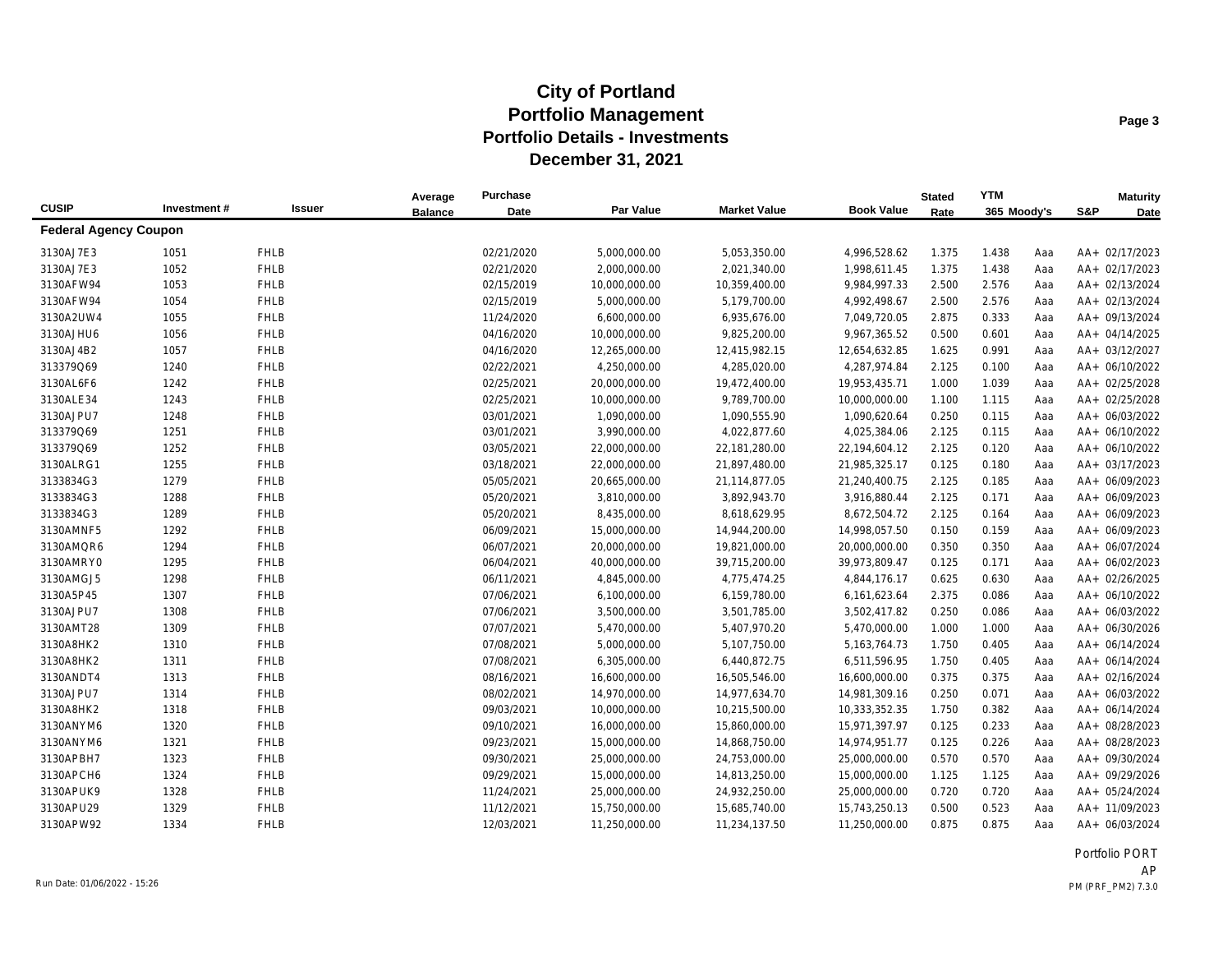|                              |             |              | Average        | Purchase   |               |                     |                   | <b>Stated</b> | <b>YTM</b>  |     |     | <b>Maturity</b> |
|------------------------------|-------------|--------------|----------------|------------|---------------|---------------------|-------------------|---------------|-------------|-----|-----|-----------------|
| <b>CUSIP</b>                 | Investment# | Issuer       | <b>Balance</b> | Date       | Par Value     | <b>Market Value</b> | <b>Book Value</b> | Rate          | 365 Moody's |     | S&P | <b>Date</b>     |
| <b>Federal Agency Coupon</b> |             |              |                |            |               |                     |                   |               |             |     |     |                 |
| 3130AQA52                    | 1341        | <b>FHLB</b>  |                | 12/22/2021 | 30,000,000.00 | 30,021,600.00       | 30,000,000.00     | 1.250         | 1.250       | Aaa |     | AA+ 06/13/2025  |
| 3130AQA78                    | 1342        | <b>FHLB</b>  |                | 12/14/2021 | 25,000,000.00 | 24,999,750.00       | 25,000,000.00     | 0.900         | 0.900       | Aaa |     | AA+ 06/14/2024  |
| 3130AQB51                    | 1343        | <b>FHLB</b>  |                | 12/17/2021 | 25,000,000.00 | 25,006,000.00       | 25,000,000.00     | 1.050         | 1.050       | Aaa |     | AA+ 03/17/2022  |
| 3130AQD59                    | 1347        | <b>FHLB</b>  |                | 12/30/2021 | 20,000,000.00 | 19,996,000.00       | 20,000,000.00     | 1.000         | 1.000       | Aaa |     | AA+ 09/30/2024  |
| 3137EAEQ8                    | 1066        | <b>FHLMC</b> |                | 04/20/2020 | 5,000,000.00  | 4,988,450.00        | 4,994,571.76      | 0.375         | 0.459       | Aaa |     | AA+ 04/20/2023  |
| 3137EAEQ8                    | 1067        | <b>FHLMC</b> |                | 04/20/2020 | 5,000,000.00  | 4,988,450.00        | 4,994,571.76      | 0.375         | 0.459       | Aaa |     | AA+ 04/20/2023  |
| 3137EAEQ8                    | 1068        | <b>FHLMC</b> |                | 04/20/2020 | 5,000,000.00  | 4,988,450.00        | 4,994,571.76      | 0.375         | 0.459       | Aaa |     | AA+ 04/20/2023  |
| 3137EAFA2                    | 1069        | <b>FHLMC</b> |                | 12/04/2020 | 15,000,000.00 | 14,858,100.00       | 14,990,471.25     | 0.250         | 0.283       | Aaa |     | AA+ 12/04/2023  |
| 3137EAFA2                    | 1070        | <b>FHLMC</b> |                | 12/04/2020 | 10,000,000.00 | 9,905,400.00        | 9,993,647.50      | 0.250         | 0.283       | Aaa |     | AA+ 12/04/2023  |
| 3134GXDZ4                    | 1105        | <b>FHLMC</b> |                | 11/25/2020 | 25,000,000.00 | 24,611,000.00       | 25,000,000.00     | 0.450         | 0.450       | Aaa |     | AA+ 11/25/2024  |
| 3137EAEP0                    | 1107        | <b>FHLMC</b> |                | 02/14/2020 | 5,000,000.00  | 5,072,200.00        | 4,997,599.64      | 1.500         | 1.516       | Aaa |     | AA+ 02/12/2025  |
| 3137EAEP0                    | 1108        | <b>FHLMC</b> |                | 02/14/2020 | 5,000,000.00  | 5,072,200.00        | 4,997,599.64      | 1.500         | 1.516       | Aaa |     | AA+ 02/12/2025  |
| 3137EAEP0                    | 1109        | <b>FHLMC</b> |                | 02/14/2020 | 5,000,000.00  | 5,072,200.00        | 4,997,599.64      | 1.500         | 1.516       | Aaa |     | AA+ 02/12/2025  |
| 3134GVB31                    | 1111        | <b>FHLMC</b> |                | 06/01/2020 | 25,000,000.00 | 24,768,750.00       | 25,000,000.00     | 0.750         | 0.750       | Aaa |     | AA+ 05/28/2025  |
| 3134GXCV4                    | 1112        | <b>FHLMC</b> |                | 11/30/2020 | 11,750,000.00 | 11,584,560.00       | 11,750,000.00     | 0.500         | 0.500       | Aaa |     | AA+ 05/30/2025  |
| 3137EAEX3                    | 1113        | <b>FHLMC</b> |                | 12/11/2020 | 25,000,000.00 | 24,323,000.00       | 24,920,684.06     | 0.375         | 0.461       | Aaa |     | AA+ 09/23/2025  |
| 3137EAEX3                    | 1114        | <b>FHLMC</b> |                | 09/25/2020 | 5,000,000.00  | 4,864,600.00        | 4,988,766.91      | 0.375         | 0.436       | Aaa |     | AA+ 09/23/2025  |
| 3137EAEX3                    | 1115        | <b>FHLMC</b> |                | 11/25/2020 | 25,000,000.00 | 24,323,000.00       | 24,887,439.56     | 0.375         | 0.497       | Aaa |     | AA+ 09/23/2025  |
| 3134GWVC7                    | 1116        | <b>FHLMC</b> |                | 09/29/2020 | 10,000,000.00 | 9,760,600.00        | 10,000,000.00     | 0.500         | 0.500       | Aaa |     | AA+ 09/29/2025  |
| 3134GWW93                    | 1118        | <b>FHLMC</b> |                | 10/01/2020 | 10,000,000.00 | 9,778,300.00        | 9,997,750.42      | 0.550         | 0.556       | Aaa |     | AA+ 09/30/2025  |
| 3134GW6S0                    | 1119        | <b>FHLMC</b> |                | 11/10/2020 | 9,200,000.00  | 9,044,796.00        | 9,200,000.00      | 0.610         | 0.610       | Aaa |     | AA+ 11/10/2025  |
| 3134GXCR3                    | 1120        | <b>FHLMC</b> |                | 11/24/2020 | 9,250,000.00  | 9,093,767.50        | 9,248,918.52      | 0.625         | 0.628       | Aaa |     | AA+ 11/24/2025  |
| 3134GXES9                    | 1121        | <b>FHLMC</b> |                | 11/25/2020 | 30,000,000.00 | 29,363,700.00       | 30,000,000.00     | 0.610         | 0.610       | Aaa |     | AA+ 05/26/2026  |
| 3134GXCW2                    | 1122        | <b>FHLMC</b> |                | 11/30/2020 | 10,700,000.00 | 10,483,646.00       | 10,700,000.00     | 0.625         | 0.625       | Aaa |     | AA+ 05/28/2026  |
| 3134GWGF7                    | 1123        | <b>FHLMC</b> |                | 08/04/2020 | 10,000,000.00 | 9,815,500.00        | 9,995,790.97      | 0.800         | 0.809       | Aaa |     | AA+ 08/04/2026  |
| 3134GWKQ8                    | 1125        | <b>FHLMC</b> |                | 08/06/2020 | 25,000,000.00 | 24,324,500.00       | 25,000,000.00     | 0.850         | 0.850       | Aaa |     | AA+ 08/06/2027  |
| 3134GXGE8                    | 1126        | <b>FHLMC</b> |                | 12/23/2020 | 20,000,000.00 | 19,505,400.00       | 19,994,876.19     | 1.000         | 1.004       | Aaa |     | AA+ 12/23/2027  |
| 3134GVJ66                    | 1249        | <b>FHLMC</b> |                | 03/01/2021 | 3,388,000.00  | 3,388,847.00        | 3,389,992.55      | 0.250         | 0.115       | Aaa |     | AA+ 06/08/2022  |
| 3137EAET2                    | 1274        | <b>FHLMC</b> |                | 04/20/2021 | 27,841,000.00 | 27,825,965.86       | 27,843,940.39     | 0.125         | 0.106       | Aaa |     | AA+ 07/25/2022  |
| 3137EAEQ8                    | 1287        | <b>FHLMC</b> |                | 05/19/2021 | 25,000,000.00 | 24,942,250.00       | 25,069,518.56     | 0.375         | 0.161       | Aaa |     | AA+ 04/20/2023  |
| 3137EAEV7                    | 1290        | <b>FHLMC</b> |                | 05/20/2021 | 35,000,000.00 | 34,772,850.00       | 35,022,947.79     | 0.250         | 0.210       | Aaa |     | AA+ 08/24/2023  |
| 3137EAET2                    | 1315        | <b>FHLMC</b> |                | 08/02/2021 | 20,000,000.00 | 19,989,200.00       | 20,006,137.34     | 0.125         | 0.071       | Aaa |     | AA+ 07/25/2022  |
| 3137EAEQ8                    | 1335        | <b>FHLMC</b> |                | 11/23/2021 | 26,740,000.00 | 26,678,230.60       | 26,716,995.69     | 0.375         | 0.441       | Aaa |     | AA+ 04/20/2023  |
| 3135G0V59                    | 1128        | <b>FNMA</b>  |                | 04/12/2019 | 7,500,000.00  | 7,543,800.00        | 7,497,699.44      | 2.250         | 2.364       | Aaa |     | AA+ 04/12/2022  |
| 3135G0V59                    | 1129        | <b>FNMA</b>  |                | 04/12/2019 | 5,000,000.00  | 5,029,200.00        | 4,998,466.30      | 2.250         | 2.364       | Aaa |     | AA+ 04/12/2022  |
| 3135G0W33                    | 1130        | <b>FNMA</b>  |                | 09/06/2019 | 8,000,000.00  | 8,060,160.00        | 7,993,684.44      | 1.375         | 1.494       | Aaa |     | AA+ 09/06/2022  |

Portfolio PORT AP Run Date: 01/06/2022 - 15:26 PM (PRF\_PM2) 7.3.0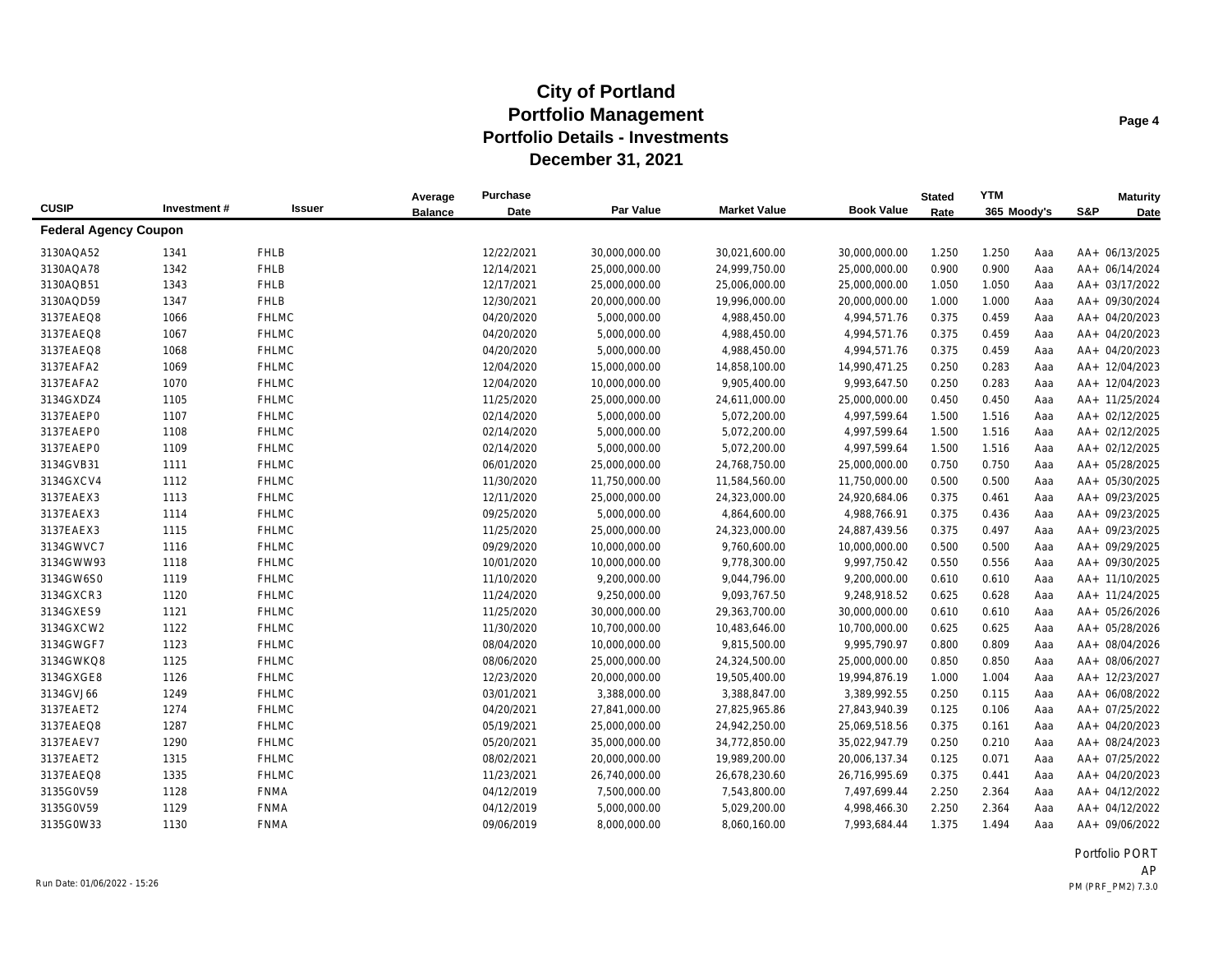|                              |             |               | Average        | Purchase   |                  |                     |                   | <b>Stated</b> | <b>YTM</b>  |     |     | <b>Maturity</b> |
|------------------------------|-------------|---------------|----------------|------------|------------------|---------------------|-------------------|---------------|-------------|-----|-----|-----------------|
| <b>CUSIP</b>                 | Investment# | <b>Issuer</b> | <b>Balance</b> | Date       | <b>Par Value</b> | <b>Market Value</b> | <b>Book Value</b> | Rate          | 365 Moody's |     | S&P | Date            |
| <b>Federal Agency Coupon</b> |             |               |                |            |                  |                     |                   |               |             |     |     |                 |
| 3135G0W33                    | 1131        | <b>FNMA</b>   |                | 09/06/2019 | 4,000,000.00     | 4,030,080.00        | 3,996,842.22      | 1.375         | 1.494       | Aaa |     | AA+ 09/06/2022  |
| 3135G0W33                    | 1132        | <b>FNMA</b>   |                | 12/09/2020 | 12,349,000.00    | 12,441,864.48       | 12,451,587.30     | 1.375         | 0.152       | Aaa |     | AA+ 09/06/2022  |
| 3135G0W33                    | 1133        | <b>FNMA</b>   |                | 09/06/2019 | 4,000,000.00     | 4,030,080.00        | 3,996,842.22      | 1.375         | 1.494       | Aaa |     | AA+ 09/06/2022  |
| 3135G0W33                    | 1134        | <b>FNMA</b>   |                | 09/06/2019 | 4,000,000.00     | 4,030,080.00        | 3,996,842.22      | 1.375         | 1.494       | Aaa |     | AA+ 09/06/2022  |
| 3135G0T94                    | 1135        | <b>FNMA</b>   |                | 01/23/2018 | 4,000,000.00     | 4,081,920.00        | 3,995,293.94      | 2.375         | 2.495       | Aaa |     | AA+ 01/19/2023  |
| 3135G04Q3                    | 1136        | <b>FNMA</b>   |                | 11/27/2020 | 5,000,000.00     | 4,979,000.00        | 5,002,239.11      | 0.250         | 0.218       | Aaa |     | AA+ 05/22/2023  |
| 3135G04Q3                    | 1137        | <b>FNMA</b>   |                | 11/27/2020 | 1,725,000.00     | 1,717,755.00        | 1,725,758.97      | 0.250         | 0.218       | Aaa |     | AA+ 05/22/2023  |
| 3135G04Q3                    | 1138        | <b>FNMA</b>   |                | 12/03/2020 | 18,729,000.00    | 18,650,338.20       | 18,742,404.61     | 0.250         | 0.198       | Aaa |     | AA+ 05/22/2023  |
| 3135G04Q3                    | 1139        | <b>FNMA</b>   |                | 12/03/2020 | 5,000,000.00     | 4,979,000.00        | 5,002,476.82      | 0.250         | 0.214       | Aaa |     | AA+ 05/22/2023  |
| 3135G05G4                    | 1140        | <b>FNMA</b>   |                | 07/10/2020 | 10,000,000.00    | 9,945,500.00        | 9,989,070.83      | 0.250         | 0.322       | Aaa |     | AA+ 07/10/2023  |
| 3135G06H1                    | 1141        | <b>FNMA</b>   |                | 11/25/2020 | 10,000,000.00    | 9,912,300.00        | 9,992,772.27      | 0.250         | 0.288       | Aaa |     | AA+ 11/27/2023  |
| 3135G06H1                    | 1142        | <b>FNMA</b>   |                | 11/25/2020 | 10,000,000.00    | 9,912,300.00        | 9,992,772.27      | 0.250         | 0.288       | Aaa |     | AA+ 11/27/2023  |
| 3135G06H1                    | 1143        | <b>FNMA</b>   |                | 11/25/2020 | 5,000,000.00     | 4,956,150.00        | 4,996,386.14      | 0.250         | 0.288       | Aaa |     | AA+ 11/27/2023  |
| 3136G4YA5                    | 1144        | <b>FNMA</b>   |                | 07/27/2020 | 3,283,000.00     | 3,251,680.18        | 3,285,266.81      | 0.340         | 0.307       | Aaa |     | AA+ 02/15/2024  |
| 3136G4H22                    | 1145        | <b>FNMA</b>   |                | 08/12/2020 | 15,000,000.00    | 14,864,400.00       | 14,995,393.02     | 0.410         | 0.422       | Aaa |     | AA+ 08/12/2024  |
| 3135GAB59                    | 1146        | <b>FNMA</b>   |                | 12/17/2020 | 25,000,000.00    | 24,705,250.00       | 25,000,000.00     | 0.420         | 0.420       | Aaa |     | AA+ 09/30/2024  |
| 3135G0W66                    | 1147        | <b>FNMA</b>   |                | 10/18/2019 | 5,000,000.00     | 5,093,000.00        | 4,995,223.04      | 1.625         | 1.661       | Aaa |     | AA+ 10/15/2024  |
| 3135G0W66                    | 1148        | <b>FNMA</b>   |                | 10/18/2019 | 5,000,000.00     | 5,093,000.00        | 4,995,223.04      | 1.625         | 1.661       | Aaa |     | AA+ 10/15/2024  |
| 3135G03U5                    | 1149        | <b>FNMA</b>   |                | 04/24/2020 | 4,000,000.00     | 3,944,720.00        | 3,994,541.80      | 0.625         | 0.667       | Aaa |     | AA+ 04/22/2025  |
| 3135G03U5                    | 1150        | <b>FNMA</b>   |                | 04/24/2020 | 4,000,000.00     | 3,944,720.00        | 3,994,541.80      | 0.625         | 0.667       | Aaa |     | AA+ 04/22/2025  |
| 3135G03U5                    | 1151        | <b>FNMA</b>   |                | 04/24/2020 | 4,000,000.00     | 3,944,720.00        | 3,994,541.80      | 0.625         | 0.667       | Aaa |     | AA+ 04/22/2025  |
| 3135G03U5                    | 1152        | <b>FNMA</b>   |                | 04/24/2020 | 4,000,000.00     | 3,944,720.00        | 3,994,541.80      | 0.625         | 0.667       | Aaa |     | AA+ 04/22/2025  |
| 3135G03U5                    | 1153        | <b>FNMA</b>   |                | 04/24/2020 | 4,000,000.00     | 3,944,720.00        | 3,994,541.80      | 0.625         | 0.667       | Aaa |     | AA+ 04/22/2025  |
| 3135G04Z3                    | 1154        | <b>FNMA</b>   |                | 06/19/2020 | 15,000,000.00    | 14,700,750.00       | 14,978,482.59     | 0.500         | 0.542       | Aaa |     | AA+ 06/17/2025  |
| 3135G04Z3                    | 1155        | <b>FNMA</b>   |                | 06/19/2020 | 5,000,000.00     | 4,900,250.00        | 4,992,827.53      | 0.500         | 0.542       | Aaa |     | AA+ 06/17/2025  |
| 3135G04Z3                    | 1156        | <b>FNMA</b>   |                | 06/19/2020 | 5,000,000.00     | 4,900,250.00        | 4,992,827.53      | 0.500         | 0.542       | Aaa |     | AA+ 06/17/2025  |
| 3135G05X7                    | 1158        | <b>FNMA</b>   |                | 08/27/2020 | 5,000,000.00     | 4,863,300.00        | 4,982,899.00      | 0.375         | 0.470       | Aaa |     | AA+ 08/25/2025  |
| 3135G05X7                    | 1159        | <b>FNMA</b>   |                | 08/27/2020 | 5,000,000.00     | 4,863,300.00        | 4,982,899.00      | 0.375         | 0.470       | Aaa |     | AA+ 08/25/2025  |
| 3135G05X7                    | 1160        | <b>FNMA</b>   |                | 08/27/2020 | 5,000,000.00     | 4,863,300.00        | 4,982,899.00      | 0.375         | 0.470       | Aaa |     | AA+ 08/25/2025  |
| 3135G05X7                    | 1161        | <b>FNMA</b>   |                | 08/27/2020 | 5,000,000.00     | 4,863,300.00        | 4,982,899.00      | 0.375         | 0.470       | Aaa |     | AA+ 08/25/2025  |
| 3135G06G3                    | 1162        | <b>FNMA</b>   |                | 11/12/2020 | 14,000,000.00    | 13,659,520.00       | 13,961,300.10     | 0.500         | 0.573       | Aaa |     | AA+ 11/07/2025  |
| 3135G06G3                    | 1163        | <b>FNMA</b>   |                | 11/12/2020 | 5,000,000.00     | 4,878,400.00        | 4,986,178.61      | 0.500         | 0.573       | Aaa |     | AA+ 11/07/2025  |
| 3135G06G3                    | 1164        | <b>FNMA</b>   |                | 11/12/2020 | 5,000,000.00     | 4,878,400.00        | 4,986,178.61      | 0.500         | 0.573       | Aaa |     | AA+ 11/07/2025  |
| 3135GA4P3                    | 1165        | <b>FNMA</b>   |                | 11/18/2020 | 15,000,000.00    | 14,715,000.00       | 15,000,000.00     | 0.650         | 0.650       | Aaa |     | AA+ 11/18/2025  |
| 3136G4D91                    | 1166        | <b>FNMA</b>   |                | 07/30/2020 | 5,000,000.00     | 4,860,400.00        | 5,000,000.00      | 0.750         | 0.750       | Aaa |     | AA+ 07/30/2026  |
| 3136G45U3                    | 1167        | <b>FNMA</b>   |                | 10/29/2020 | 7,900,000.00     | 7,693,178.00        | 7,893,524.70      | 0.800         | 0.816       | Aaa |     | AA+ 04/29/2027  |

Portfolio PORT AP Run Date: 01/06/2022 - 15:26 PM (PRF\_PM2) 7.3.0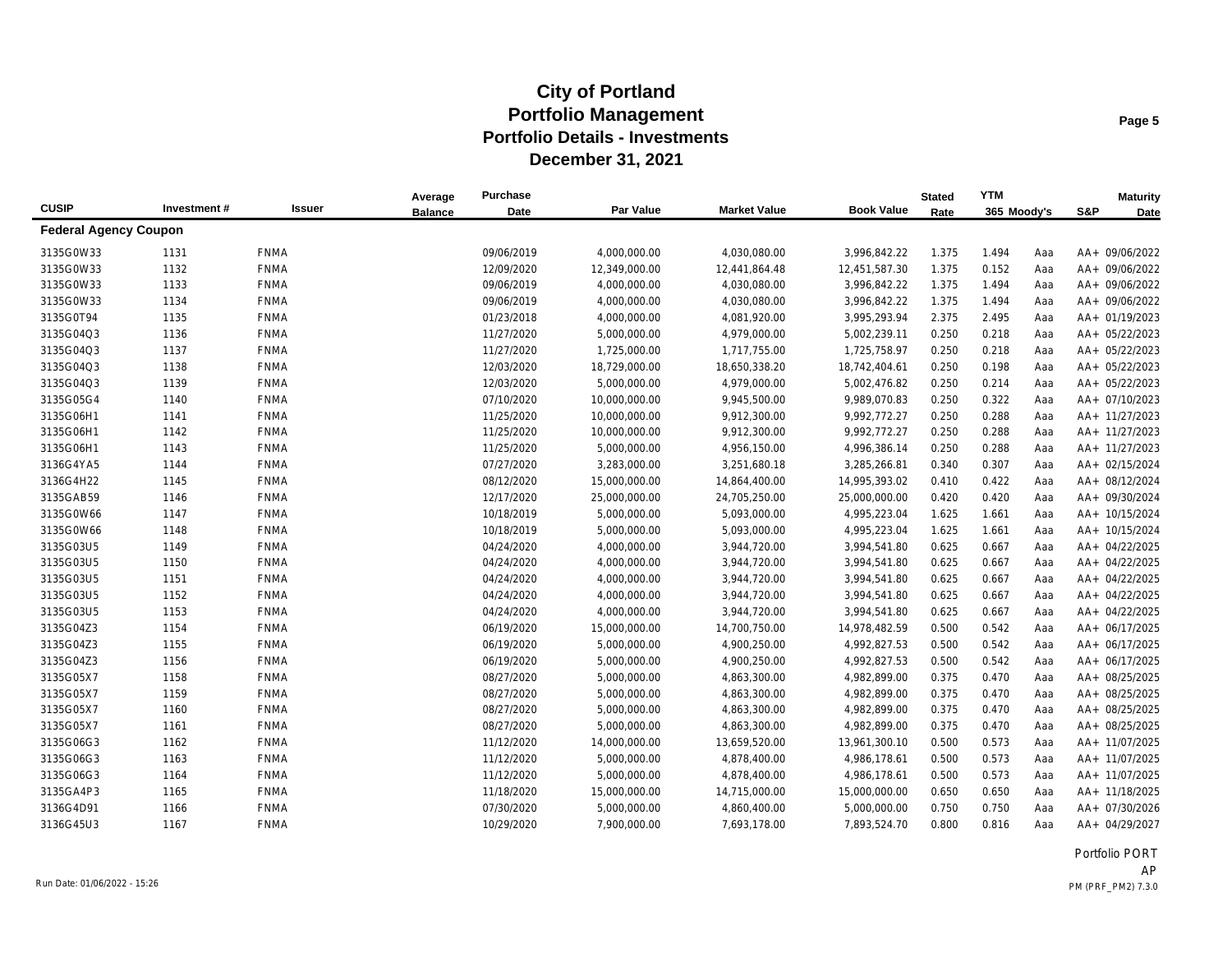| <b>CUSIP</b>                 | Investment# | Issuer                      | Average<br><b>Balance</b> | <b>Purchase</b><br>Date | Par Value        | <b>Market Value</b> | <b>Book Value</b> | <b>Stated</b><br>Rate | <b>YTM</b><br>365 Moody's |     | S&P | <b>Maturity</b> |
|------------------------------|-------------|-----------------------------|---------------------------|-------------------------|------------------|---------------------|-------------------|-----------------------|---------------------------|-----|-----|-----------------|
| <b>Federal Agency Coupon</b> |             |                             |                           |                         |                  |                     |                   |                       |                           |     |     | Date            |
| 3135G04Z3                    | 1277        | <b>FNMA</b>                 |                           | 04/29/2021              | 25,000,000.00    | 24,501,250.00       | 24,838,472.18     | 0.500                 | 0.690                     | Aaa |     | AA+ 06/17/2025  |
| 3135G05G4                    | 1293        | <b>FNMA</b>                 |                           | 05/24/2021              | 20,319,000.00    | 20,208,261.45       | 20,337,349.17     | 0.250                 | 0.191                     | Aaa |     | AA+ 07/10/2023  |
| 3135G05G4                    | 1340        | <b>FNMA</b>                 |                           | 12/06/2021              | 25,000,000.00    | 24,863,750.00       | 24,892,638.94     | 0.250                 | 0.533                     | Aaa |     | AA+ 07/10/2023  |
| 880591ER9                    | 1168        | <b>TVA</b>                  |                           | 11/27/2020              | 4,311,000.00     | 4,525,989.57        | 4,606,427.98      | 2.875                 | 0.324                     | Aaa |     | AA+ 09/15/2024  |
| 880591EW8                    | 1169        | <b>TVA</b>                  |                           | 05/11/2020              | 5,000,000.00     | 4,931,050.00        | 4,990,107.65      | 0.750                 | 0.810                     | Aaa |     | AA+ 05/15/2025  |
| 880591CJ9                    | 1306        | <b>TVA</b>                  |                           | 07/01/2021              | 13,346,000.00    | 16,067,516.32       | 16,350,292.39     | 6.750                 | 0.768                     | Aaa |     | AA+ 11/01/2025  |
|                              |             | <b>Subtotal and Average</b> | 1,641,444,127.96          |                         | 1,726,431,000.00 | 1,718,489,819.30    | 1,731,646,075.70  |                       | 0.604                     |     |     |                 |
| <b>Treasury Coupon</b>       |             |                             |                           |                         |                  |                     |                   |                       |                           |     |     |                 |
| 912828ZG8                    | 1008        | U.S. Treasury               |                           | 12/04/2020              | 30,000,000.00    | 30,020,400.00       | 30,017,959.79     | 0.375                 | 0.129                     | Aaa |     | AA+ 03/31/2022  |
| 91282CAN1                    | 1009        | U.S. Treasury               |                           | 12/09/2020              | 25,000,000.00    | 24,966,750.00       | 24,995,975.33     | 0.125                 | 0.147                     | Aaa |     | AA+ 09/30/2022  |
| 9128284S6                    | 1010        | U.S. Treasury               |                           | 11/18/2019              | 25,000,000.00    | 25,771,500.00       | 25,380,900.99     | 2.750                 | 1.634                     | Aaa |     | AA+ 05/31/2023  |
| 9128284S6                    | 1011        | U.S. Treasury               |                           | 12/07/2020              | 25,000,000.00    | 25,771,500.00       | 25,904,161.88     | 2.750                 | 0.181                     | Aaa |     | AA+ 05/31/2023  |
| 912828ZR4                    | 1245        | U.S. Treasury               |                           | 02/25/2021              | 25,000,000.00    | 24,996,000.00       | 25,002,547.55     | 0.125                 | 0.100                     | Aaa |     | AA+ 05/31/2022  |
| 912828ZG8                    | 1246        | U.S. Treasury               |                           | 02/26/2021              | 30,000,000.00    | 30,020,400.00       | 30,019,653.93     | 0.375                 | 0.106                     | Aaa |     | AA+ 03/31/2022  |
| 912828ZR4                    | 1253        | U.S. Treasury               |                           | 03/08/2021              | 10,000,000.00    | 9,998,400.00        | 10,000,521.99     | 0.125                 | 0.112                     | Aaa |     | AA+ 05/31/2022  |
| 9128286G0                    | 1262        | U.S. Treasury               |                           | 03/19/2021              | 15,000,000.00    | 15,508,650.00       | 15,655,038.96     | 2.375                 | 0.341                     | Aaa |     | AA+ 02/29/2024  |
| 912828ZX1                    | 1266        | U.S. Treasury               |                           | 03/26/2021              | 25,000,000.00    | 24,990,250.00       | 25,004,575.65     | 0.125                 | 0.088                     | Aaa |     | AA+ 06/30/2022  |
| 912828ZX1                    | 1267        | U.S. Treasury               |                           | 03/26/2021              | 5,000,000.00     | 4,998,050.00        | 5,000,838.87      | 0.125                 | 0.091                     | Aaa |     | AA+ 06/30/2022  |
| 91282CAN1                    | 1271        | U.S. Treasury               |                           | 04/16/2021              | 25,000,000.00    | 24,966,750.00       | 25,002,496.47     | 0.125                 | 0.112                     | Aaa |     | AA+ 09/30/2022  |
| 91282CAR2                    | 1273        | U.S. Treasury               |                           | 04/19/2021              | 25,000,000.00    | 24,958,000.00       | 24,999,471.61     | 0.125                 | 0.128                     | Aaa |     | AA+ 10/31/2022  |
| 912828R69                    | 1278        | U.S. Treasury               |                           | 05/06/2021              | 25,000,000.00    | 25,377,000.00       | 25,510,257.14     | 1.625                 | 0.175                     | Aaa |     | AA+ 05/31/2023  |
| 91282CBX8                    | 1291        | U.S. Treasury               |                           | 05/21/2021              | 10,000,000.00    | 9,946,500.00        | 9,996,287.23      | 0.125                 | 0.153                     | Aaa |     | AA+ 04/30/2023  |
| 912828XT2                    | 1296        | U.S. Treasury               |                           | 06/08/2021              | 25,000,000.00    | 25,686,500.00       | 26,010,596.78     | 2.000                 | 0.315                     | Aaa |     | AA+ 05/31/2024  |
| 912828XT2                    | 1316        | U.S. Treasury               |                           | 08/06/2021              | 25,000,000.00    | 25,686,500.00       | 25,987,439.45     | 2.000                 | 0.353                     | Aaa |     | AA+ 05/31/2024  |
| 912828XT2                    | 1317        | U.S. Treasury               |                           | 08/09/2021              | 25,000,000.00    | 25,686,500.00       | 25,975,232.82     | 2.000                 | 0.373                     | Aaa |     | AA+ 05/31/2024  |
| 91282CAK7                    | 1319        | U.S. Treasury               |                           | 09/08/2021              | 25,000,000.00    | 24,771,500.00       | 24,958,791.77     | 0.125                 | 0.222                     | Aaa |     | AA+ 09/15/2023  |
| 91282CAK7                    | 1322        | U.S. Treasury               |                           | 09/24/2021              | 25,000,000.00    | 24,771,500.00       | 24,944,396.89     | 0.125                 | 0.256                     | Aaa |     | AA+ 09/15/2023  |
| 912828XT2                    | 1325        | U.S. Treasury               |                           | 10/01/2021              | 10,000,000.00    | 10,274,600.00       | 10,372,789.54     | 2.000                 | 0.444                     | Aaa |     | AA+ 05/31/2024  |
| 91282CCX7                    | 1326        | U.S. Treasury               |                           | 10/14/2021              | 10,000,000.00    | 9,858,600.00        | 9,934,531.69      | 0.375                 | 0.620                     | Aaa |     | AA+ 09/15/2024  |
| 91282CCX7                    | 1327        | U.S. Treasury               |                           | 10/25/2021              | 15,000,000.00    | 14,787,900.00       | 14,842,116.48     | 0.375                 | 0.769                     | Aaa |     | AA+ 09/15/2024  |
| 912828T91                    | 1330        | U.S. Treasury               |                           | 11/16/2021              | 10,000,000.00    | 10,168,000.00       | 10,199,174.99     | 1.625                 | 0.529                     | Aaa |     | AA+ 10/31/2023  |
| 912828T91                    | 1331        | U.S. Treasury               |                           | 11/16/2021              | 10,000,000.00    | 10,168,000.00       | 10,199,905.90     | 1.625                 | 0.525                     | Aaa |     | AA+ 10/31/2023  |
| 91282CBU4                    | 1337        | U.S. Treasury               |                           | 11/26/2021              | 25,000,000.00    | 24,884,750.00       | 24,914,042.57     | 0.125                 | 0.402                     | Aaa |     | AA+ 03/31/2023  |
| 91282CBN0                    | 1339        | U.S. Treasury               |                           | 12/03/2021              | 30,000,000.00    | 29,877,000.00       | 29,918,845.06     | 0.125                 | 0.359                     | Aaa |     | AA+ 02/28/2023  |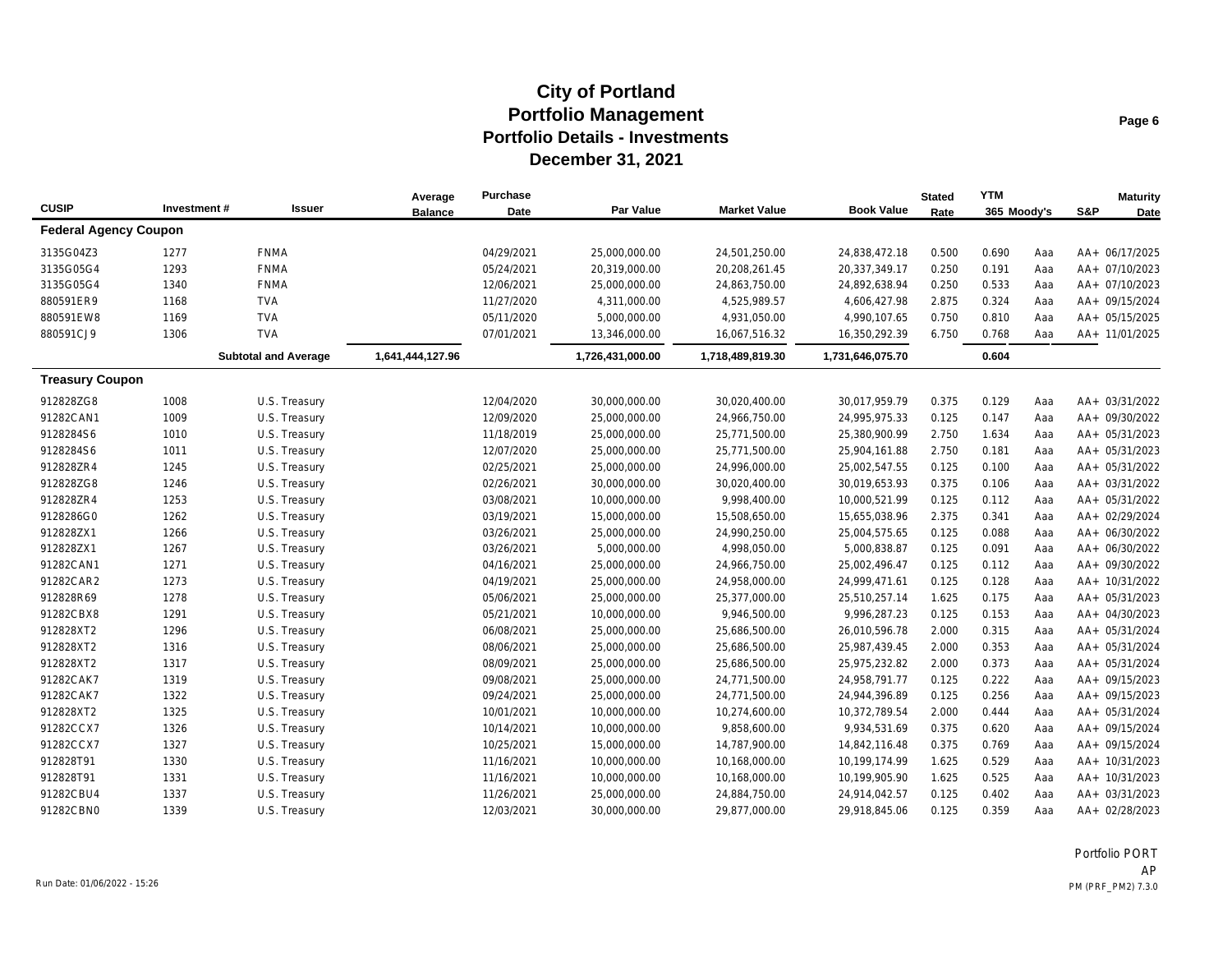| <b>CUSIP</b>                          | Investment# | Issuer                      | Average<br><b>Balance</b> | <b>Purchase</b><br>Date | Par Value      | <b>Market Value</b> | <b>Book Value</b> | <b>Stated</b><br>Rate | <b>YTM</b><br>365 Moody's |     | S&P | <b>Maturity</b><br>Date |
|---------------------------------------|-------------|-----------------------------|---------------------------|-------------------------|----------------|---------------------|-------------------|-----------------------|---------------------------|-----|-----|-------------------------|
|                                       |             | <b>Subtotal and Average</b> | 538,944,772.83            |                         | 535,000,000.00 | 538,911,500.00      | 540,748,551.33    |                       | 0.320                     |     |     |                         |
| <b>Municipal Bonds</b>                |             |                             |                           |                         |                |                     |                   |                       |                           |     |     |                         |
| 625506QN3                             | 1230        | County of Multnomah, OR     |                           | 01/28/2021              | 25,000,000.00  | 24,423,500.00       | 25,027,404.47     | 0.500                 | 0.468                     | Aaa |     | AAA 06/15/2025          |
| 68609TWW4                             | 1171        | State of Oregon             |                           | 10/07/2020              | 3,500,000.00   | 3,477,355.00        | 3,533,836.00      | 0.795                 | 0.450                     | Aa1 |     | AA+ 11/01/2024          |
| 68609TL89                             | 1256        | State of Oregon             |                           | 03/30/2021              | 500,000.00     | 495,140.00          | 500,000.00        | 0.874                 | 0.874                     | Aa1 |     | AA+ 05/01/2025          |
| 68609TL71                             | 1257        | State of Oregon             |                           | 03/30/2021              | 500,000.00     | 494.515.00          | 500.000.00        | 0.434                 | 0.434                     | Aa1 |     | AA+ 05/01/2024          |
| 68609TL63                             | 1258        | State of Oregon             |                           | 03/30/2021              | 650,000.00     | 646,438.00          | 650,000.00        | 0.201                 | 0.201                     | Aa1 |     | AA+ 05/01/2023          |
| 68609TN53                             | 1259        | State of Oregon             |                           | 03/30/2021              | 2,450,000.00   | 2,435,937.00        | 2,450,000.00      | 0.201                 | 0.201                     | Aa1 |     | AA+ 05/01/2023          |
| 68609TN61                             | 1260        | State of Oregon             |                           | 03/30/2021              | 1,525,000.00   | 1,505,144.50        | 1,525,000.00      | 0.434                 | 0.434                     | Aa1 |     | AA+ 05/01/2024          |
| 68609TN79                             | 1261        | State of Oregon             |                           | 03/30/2021              | 1,220,000.00   | 1,206,567.80        | 1,220,000.00      | 0.874                 | 0.874                     | Aa1 |     | AA+ 05/01/2025          |
| 68609TWD6                             | 1276        | State of Oregon             |                           | 04/27/2021              | 2,000,000.00   | 1,981,920.00        | 2,017,451.52      | 0.895                 | 0.629                     | Aa1 |     | AA+ 05/01/2025          |
| 686053CP2                             | 1336        | Oregon School Boards Assc   |                           | 11/26/2021              | 11,250,000.00  | 12,517,537.50       | 12,528,728.84     | 5.630                 | 1.006                     | Aa2 |     | AA 06/30/2024           |
| 73474TAM2                             | 1270        | Port of Morrow Trans Rev    |                           | 04/15/2021              | 1,000,000.00   | 1,008,550.00        | 1,010,258.06      | 1.809                 | 0.266                     | Aa2 |     | 09/01/2022              |
|                                       |             | <b>Subtotal and Average</b> | 50,984,304.33             |                         | 49,595,000.00  | 50,192,604.80       | 50,962,678.89     |                       | 0.597                     |     |     |                         |
| <b>Treasury &amp; Agency Variable</b> |             |                             |                           |                         |                |                     |                   |                       |                           |     |     |                         |
| 3132X0CL3                             | 1187        | <b>FAMCA</b>                |                           | 09/13/2018              | 2,250,000.00   | 2,253,600.00        | 2,250,000.00      | 0.355                 | 1.171                     |     |     | 10/13/2022              |
| 3133EKMB9                             | 1200        | <b>FFCB</b>                 |                           | 05/20/2019              | 7,000,000.00   | 7,009,450.00        | 7,000,000.00      | 0.440                 | 1.060                     | Aaa |     | AA+ 05/20/2022          |
| 3133EKMB9                             | 1201        | <b>FFCB</b>                 |                           | 05/20/2019              | 6,000,000.00   | 6,008,100.00        | 6,000,000.00      | 0.440                 | 1.060                     | Aaa |     | AA+ 05/20/2022          |
| 3133EKMB9                             | 1202        | <b>FFCB</b>                 |                           | 05/20/2019              | 6,000,000.00   | 6,008,100.00        | 6,000,000.00      | 0.440                 | 1.060                     | Aaa |     | AA+ 05/20/2022          |
| 3133EKMB9                             | 1203        | <b>FFCB</b>                 |                           | 05/20/2019              | 6,000,000.00   | 6,008,100.00        | 6,000,000.00      | 0.440                 | 1.060                     | Aaa |     | AA+ 05/20/2022          |
| 3133EKJ56                             | 1204        | <b>FFCB</b>                 |                           | 08/30/2019              | 10,000,000.00  | 10,021,100.00       | 10,000,000.00     | 0.400                 | 0.828                     | Aaa |     | AA+ 08/30/2022          |
| 3133EKJ56                             | 1205        | <b>FFCB</b>                 |                           | 01/31/2020              | 20,000,000.00  | 20,042,200.00       | 20,018,256.65     | 0.400                 | 0.550                     | Aaa |     | AA+ 08/30/2022          |
| 3133EMAW2                             | 1206        | <b>FFCB</b>                 |                           | 09/25/2020              | 10,000,000.00  | 10,008,600.00       | 9,999,635.99      | 0.180                 | 0.188                     | Aaa |     | AA+ 09/23/2022          |
| 3133EK6V3                             | 1207        | <b>FFCB</b>                 |                           | 05/01/2020              | 4,900,000.00   | 4,911,760.00        | 4,897,065.03      | 0.360                 | 0.457                     | Aaa |     | AA+ 11/07/2022          |
| 3133EK6W1                             | 1208        | <b>FFCB</b>                 |                           | 11/07/2019              | 5,000,000.00   | 5,017,600.00        | 5,000,000.00      | 0.510                 | 0.794                     | Aaa |     | AA+ 11/07/2022          |
| 3133EK6W1                             | 1209        | <b>FFCB</b>                 |                           | 11/07/2019              | 8,000,000.00   | 8,028,160.00        | 8,000,000.00      | 0.510                 | 0.794                     | Aaa |     | AA+ 11/07/2022          |
| 3133ELCW2                             | 1210        | <b>FFCB</b>                 |                           | 12/12/2019              | 30,000,000.00  | 30,099,300.00       | 30,000,000.00     | 0.440                 | 0.702                     | Aaa |     | AA+ 12/12/2022          |
| 3133EKNJ1                             | 1211        | <b>FFCB</b>                 |                           | 05/30/2019              | 25,000,000.00  | 25,134,750.00       | 25,000,000.00     | 0.470                 | 0.975                     | Aaa |     | AA+ 05/30/2023          |
| 3133EMQF2                             | 1239        | <b>FFCB</b>                 |                           | 02/09/2021              | 25,000,000.00  | 25,002,000.00       | 25,000,000.00     | 0.075                 | 0.067                     | Aaa |     | AA+ 06/08/2022          |
| 3135G0Z55                             | 1212        | <b>FNMA</b>                 |                           | 03/09/2020              | 10,000,000.00  | 10,003,100.00       | 10,000,000.00     | 0.220                 | 0.373                     | Aaa |     | AA+ 03/09/2022          |
| 912828Z45                             | 1178        | U.S. Treasury               |                           | 02/28/2020              | 10,000,000.00  | 10,001,400.00       | 10,000,277.38     | 0.244                 | 0.419                     | Aaa |     | AA+ 01/31/2022          |
| 912828Z45                             | 1182        | U.S. Treasury               |                           | 02/28/2020              | 10,000,000.00  | 10,001,400.00       | 9,999,990.20      | 0.244                 | 0.454                     | Aaa |     | AA+ 01/31/2022          |
| 912828ZK9                             | 1234        | U.S. Treasury               |                           | 01/21/2021              | 25,000,000.00  | 25,009,500.00       | 25,006,935.47     | 0.204                 | 0.086                     | Aaa |     | AA+ 04/30/2022          |
| 91282CBK6                             | 1236        | U.S. Treasury               |                           | 02/01/2021              | 25,000,000.00  | 25,009,750.00       | 25,000,410.80     | 0.139                 | 0.117                     | Aaa |     | AA+ 01/31/2023          |

Portfolio PORT AP Run Date: 01/06/2022 - 15:26 PM (PRF\_PM2) 7.3.0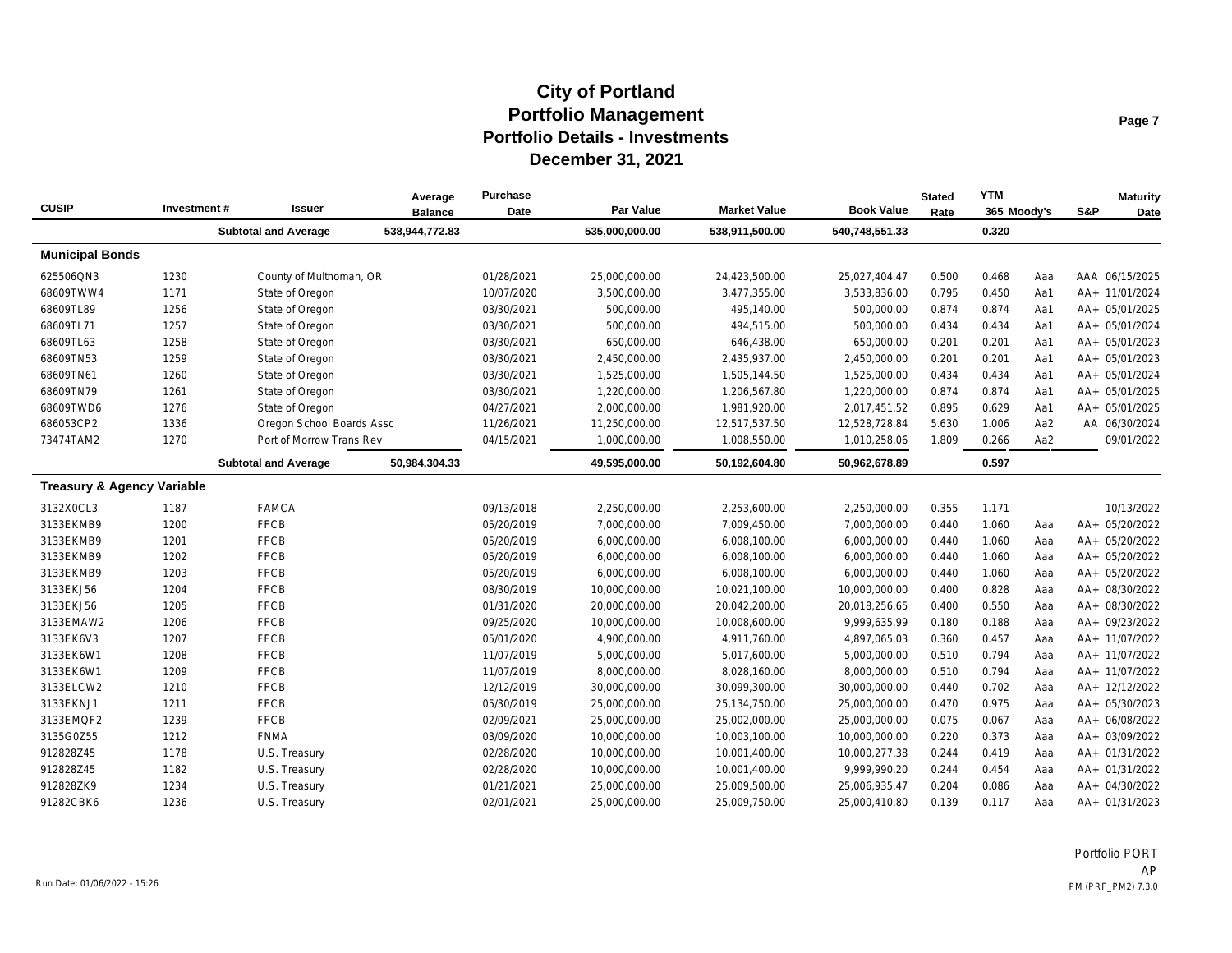| <b>CUSIP</b>              | Investment# | <b>Issuer</b>               | Average<br><b>Balance</b> | Purchase<br>Date | Par Value        | <b>Market Value</b> | <b>Book Value</b> | <b>Stated</b><br>Rate | <b>YTM</b><br>365 Moody's | S&P | <b>Maturity</b><br>Date |
|---------------------------|-------------|-----------------------------|---------------------------|------------------|------------------|---------------------|-------------------|-----------------------|---------------------------|-----|-------------------------|
|                           |             | <b>Subtotal and Average</b> | 245.174.568.81            |                  | 245.150.000.00   | 245.577.970.00      | 245.172.571.52    |                       | 0.520                     |     |                         |
| <b>Corporate Variable</b> |             |                             |                           |                  |                  |                     |                   |                       |                           |     |                         |
| 037833CN8                 | 1179        | Apple                       |                           | 02/26/2019       | 4,698,000.00     | 4,700,114.10        | 4,699,314.31      | 0.643                 | 0.658<br>Aa1              |     | AA+ 02/09/2022          |
|                           |             | <b>Subtotal and Average</b> | 4.699.819.81              |                  | 4,698,000.00     | 4,700,114.10        | 4,699,314.31      |                       | 0.658                     |     |                         |
|                           |             | <b>Total and Average</b>    | 3,088,974,696.89          |                  | 3,019,532,640.48 | 3,017,299,023.69    | 3,032,168,204.22  |                       | 0.605                     |     |                         |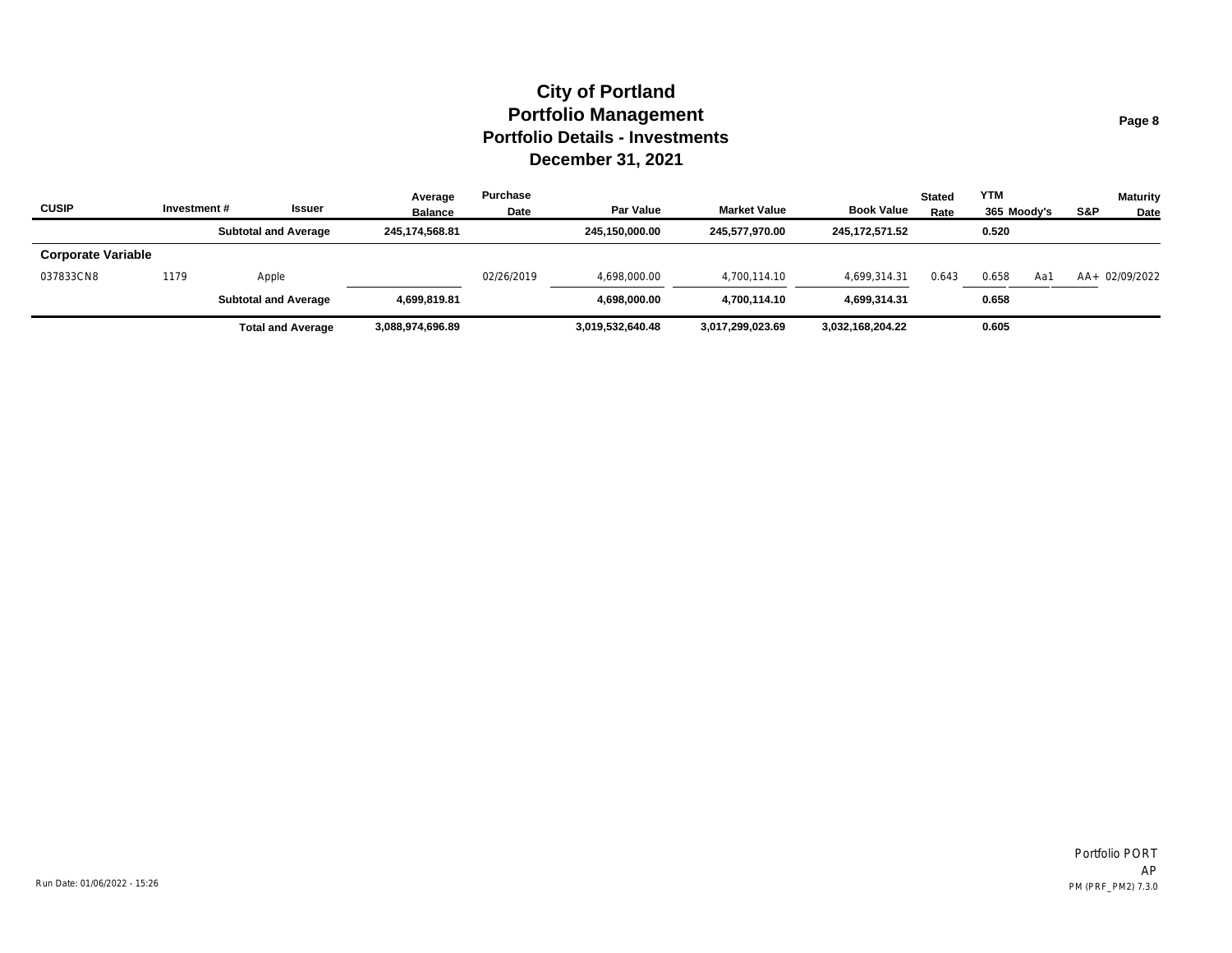|                                |             |                                   | Average          | Purchase |                  |                     |                   | <b>Stated</b> | <b>YTM</b>  |     |
|--------------------------------|-------------|-----------------------------------|------------------|----------|------------------|---------------------|-------------------|---------------|-------------|-----|
| <b>CUSIP</b>                   | Investment# | Issuer                            | <b>Balance</b>   | Date     | <b>Par Value</b> | <b>Market Value</b> | <b>Book Value</b> | Rate          | 365 Moodv's | S&P |
| <b>Demand Deposit Accounts</b> |             |                                   |                  |          |                  |                     |                   |               |             |     |
| SYS1225                        | 1225        | Key Bank                          |                  |          | 8.614.83         | 8.614.83            | 8.614.83          | 0.500         | 0.500       |     |
| SYS1227                        | 1227        | US Bank                           |                  |          | 1,930,189.87     | 1,930,189.87        | 1,930,189.87      | 0.160         | 0.160       |     |
| SYS1226                        | 1226        | Wells Fargo                       |                  |          | 56,776,926.77    | 56,776,926.77       | 56,776,926.77     | 0.100         | 0.100       |     |
|                                |             | <b>Average Balance</b>            | 0.00             |          |                  |                     |                   |               |             |     |
|                                |             | <b>Total Cash and Investments</b> | 3,088,974,696.89 |          | 3,078,248,371.95 | 3,076,014,755.16    | 3,090,883,935.69  |               | 0.605       |     |